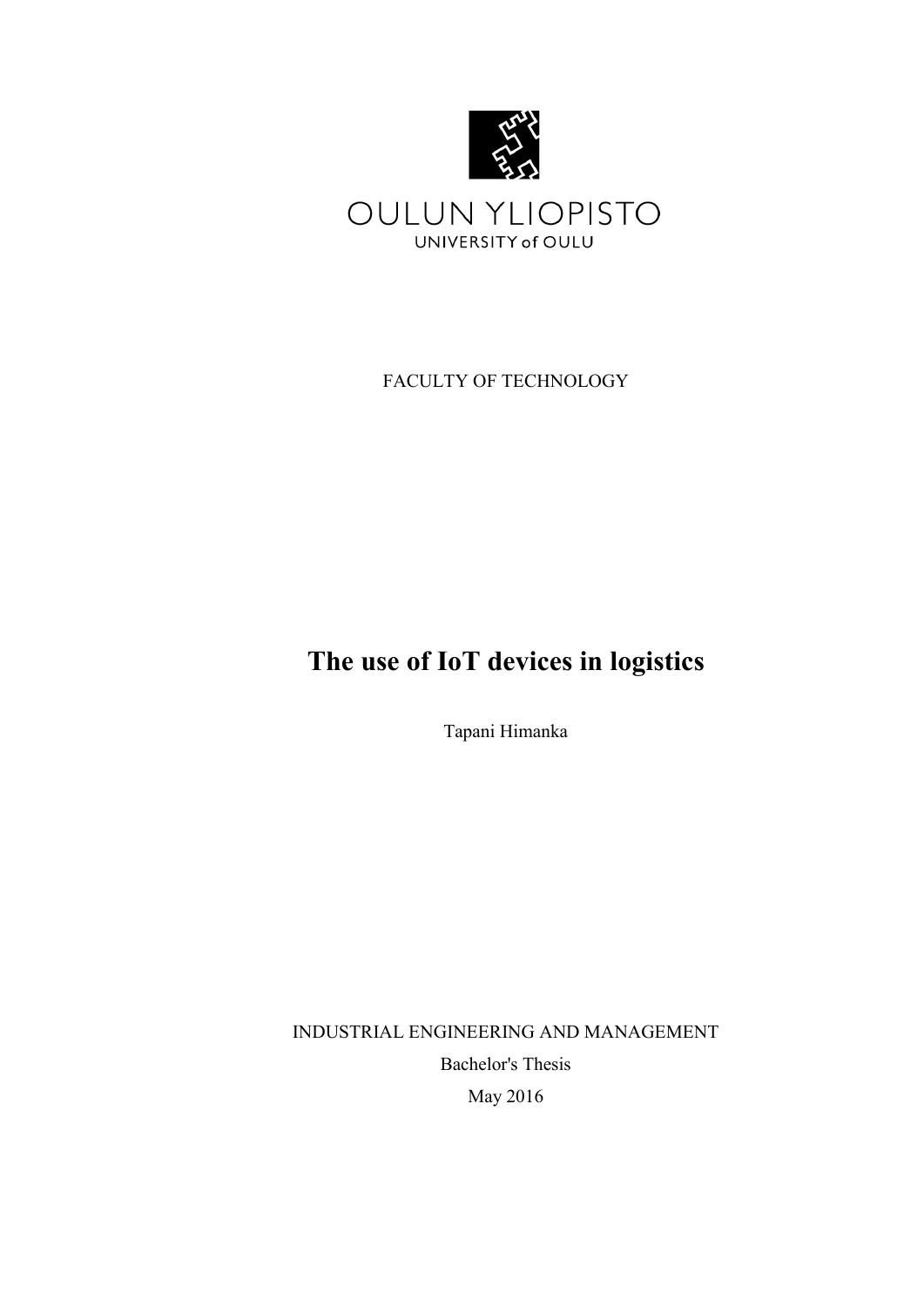

FACULTY OF TECHNOLOGY

# **The use of IoT devices in logistics**

Tapani Himanka

Thesis Supervisor: Majava J, University Lecturer

INDUSTRIAL ENGINEERING AND MANAGEMENT Bachelor's Thesis May 2016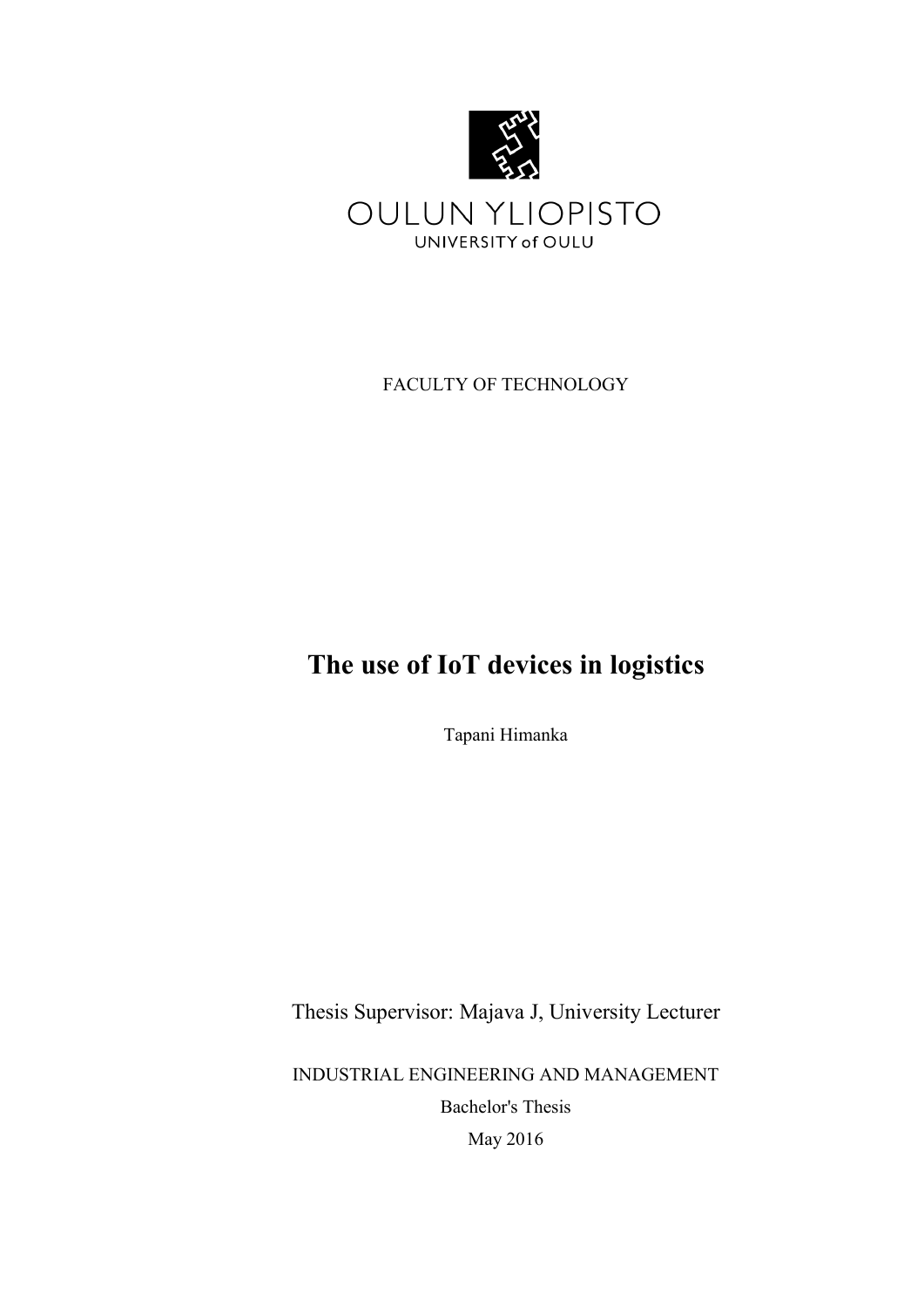# **ABSTRACT FOR THESIS** University of Oulu Faculty of Technology

| Degree Programme (Bachelor's Thesis, Master's Thesis)<br>Industrial Engineering and Management |                   | Major Subject (Licentiate Thesis) |                 |
|------------------------------------------------------------------------------------------------|-------------------|-----------------------------------|-----------------|
| Author                                                                                         |                   | <b>Thesis Supervisor</b>          |                 |
| Himanka, Tapani                                                                                |                   | Majava, J, university lecturer    |                 |
| Title of Thesis<br>The use of IoT devices in logistics                                         |                   |                                   |                 |
| Major Subject                                                                                  | Type of Thesis    | <b>Submission Date</b>            | Number of Pages |
|                                                                                                | Bachelor's Thesis | May 2016                          | 32              |

Abstract

In this thesis the goal is to look into the possibilities to utilize the functionality of an IoT device to interface with the IoT systems involved in its own logistics process. For this goal the use of IoT technologies for logistics processes is studied and the potential for a wireless IoT device to interface with the used technologies is explored. The research is done by literary study of recent articles and technology specifications. They key technologies are identified and concentrated on this thesis.

The thesis finds that the global standards for technologies involved in logistics processes are not very well established, but some trends and popular technologies are identified. The best potential for interfacing with logistics processes are through wireless sensor networks using ZigBee or Bluetooth LE.

The results of this thesis can be used for further inquiry in logistics processes utilized by logistic service providers. Only compatibility of standards and technologies were studied without going into detail with the physical phenomena involved with the wireless communications.

Additional Information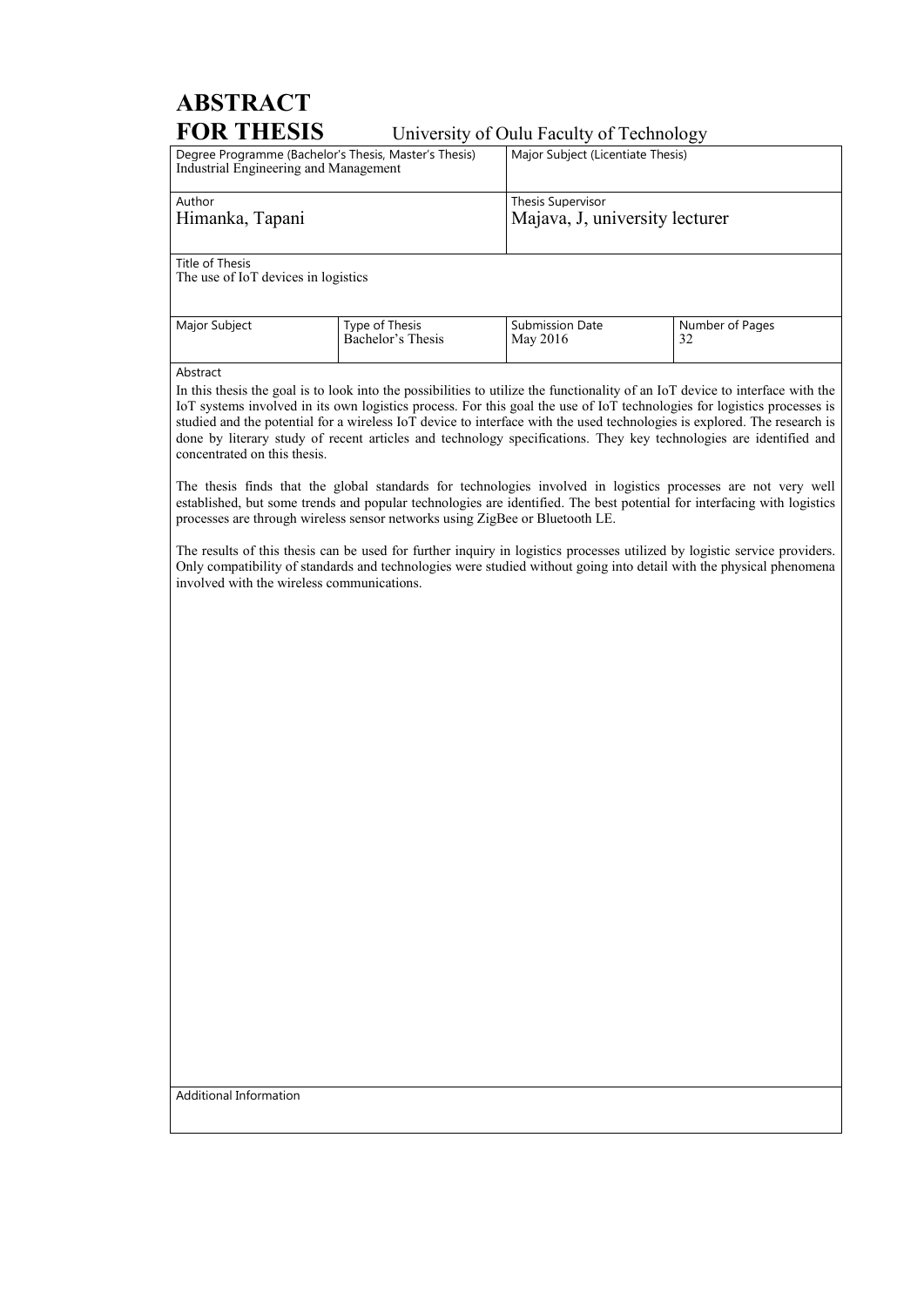# **TIIVISTELMÄ OPINNÄYTETYÖSTÄ** Oulun yliopisto Teknillinen tiedekunta

| Koulutusohjelma (kandidaatintyö, diplomityö)<br>Tuotantotalous |                             |                           | Pääaineopintojen ala (lisensiaatintyö) |  |
|----------------------------------------------------------------|-----------------------------|---------------------------|----------------------------------------|--|
| Tekijä<br>Himanka, Tapani                                      |                             | Työn ohjaaja yliopistolla | Majava, J, yliopistonlehtori           |  |
| Työn nimi<br>IoT-laitteiden käyttö logistiikassa               |                             |                           |                                        |  |
| Opintosuunta                                                   | Työn laji<br>Kandidaatintyö | Aika<br>Toukokuu 2016     | Sivumäärä<br>32                        |  |
| Tiivistelmä                                                    |                             |                           |                                        |  |

Tässä kandidaatintyössä tutkitaan mahdollisuuksia hyödyntää IoT-laitteen toiminnallisuutta olla yhteydessä laitteen omassa logistiikkaprosessissaan käytettäviin IoT-järjestelmiin. Tarkoitusta varten perehdytään IoT-teknologioiden käyttöön logistiikkaprosesseissa, ja tutkitaan laitteen mahdollisuuksia muodostaa yhteys käytettyjen teknologioiden kanssa. Työ on tehty kirjallisuustutkimuksena tuoreista artikkeleista ja teknologioiden spesifikaatioista. Keskeisimmät teknologiat tunnistetaan ja niihin keskitytään tässä työssä.

Kandidaatintyössä havaitaan, että globaalit standardit aiheeseen liittyvissä teknologioissa eivät ole kovinkaan vakiintuneita, mutta trendejä ja suosittuja teknologioita tunnistetaan. Todetaan, että parhaat mahdollisuudet yhteyden muodostamiseen logistiikkaprosesseihin, on langattomien sensoriverkkojen kautta hyödyntäen joko ZigBeetä tai Bluetooth LE:tä.

Työn tuloksia voidaan hyödyntää jatkotutkimukseen logistiikkapalveluntarjoajien logistiikkaprosesseista. Tutkimus tehtiin ainoastaan perehtymällä standardien ja teknologioiden yhteensopivuuteen ja langattoman tiedonsiirron fysikaalisiin ilmiöihin tarkemmin perehtymättä.

Muita tietoja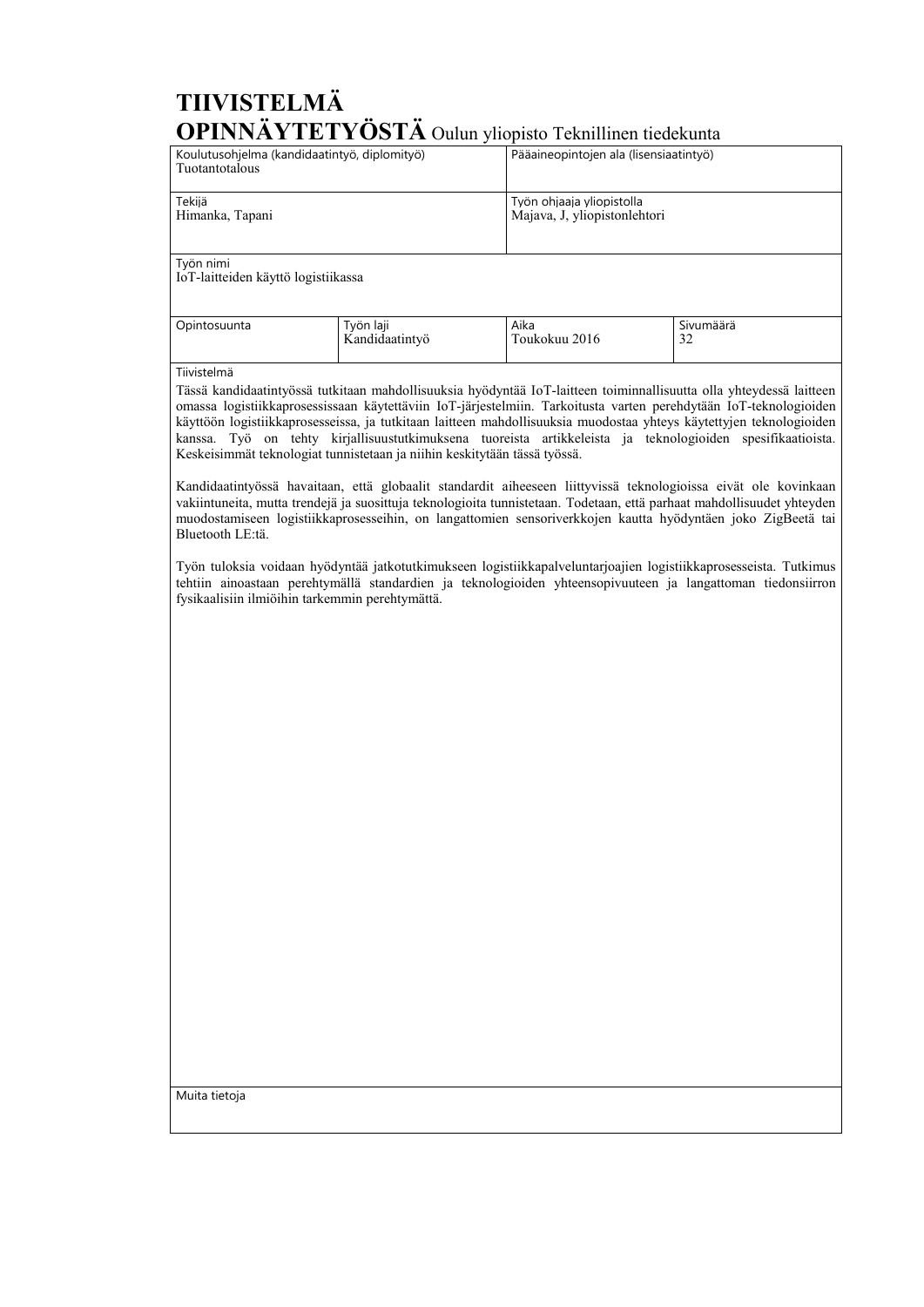# **SISÄLLYSLUETTELO**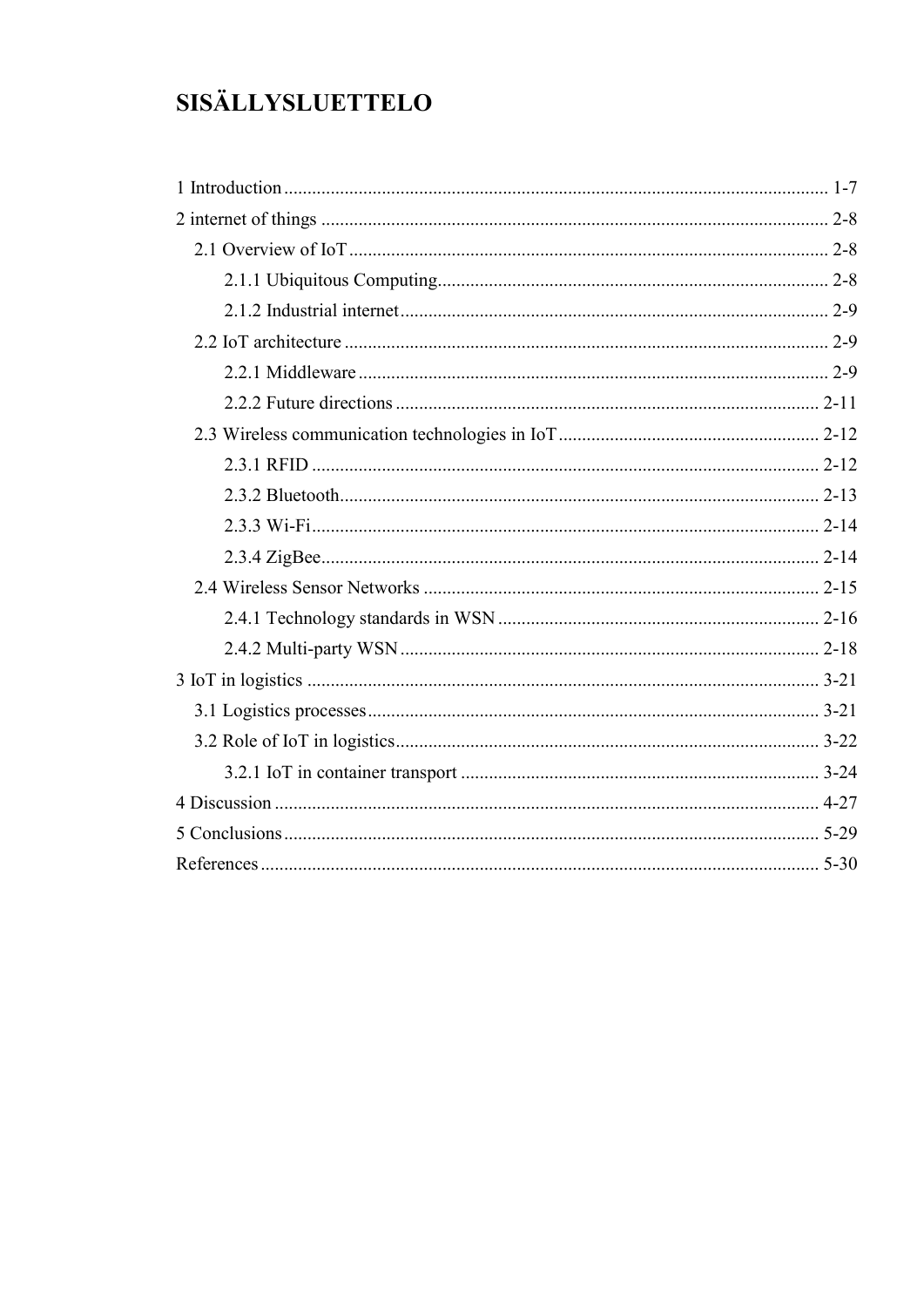# **Abbreviations**

| <b>DVB-RCS</b>   | Digital Video Broadcasting-Return Channel via Satellite |
|------------------|---------------------------------------------------------|
| <b>GPS</b>       | <b>Global Positioning System</b>                        |
| <b>GSM</b>       | Global System for Mobile Communications                 |
| <b>HART</b>      | Highway Addressable Remote Transducer                   |
| <b>IEEE</b>      | Institute of Electrical and Electronics Engineers       |
| <b>IoT</b>       | Internet of Things                                      |
| IPv6             | Internet Protocol version 6                             |
| LAN              | Local Area Network                                      |
| LoWPAN           | Low power Wireless Personal Area Network                |
| <b>LR-WPAN</b>   | Low-rate Wireless Personal Area Network                 |
| M2M              | Machine to Machine                                      |
| <b>NFC</b>       | Near Field Communication                                |
| PAN              | Personal Area Network                                   |
| P <sub>2</sub> P | Peer-to-Peer                                            |
| QoS              | <b>Quality of Service</b>                               |
| <b>RFID</b>      | Radio-Frequency Identification                          |
| <b>SOA</b>       | <b>Service Oriented Architecture</b>                    |
| TCP/IP           | Transmission Control Protocol / Internet Protocol       |
| <b>TETRA</b>     | <b>Terrestrial Trunked Radio</b>                        |
| <b>UMTS</b>      | Universal Mobile Telecommunications System              |
| <b>UWB</b>       | Ultra-Wide Band                                         |
| <b>WAN</b>       | Wide Area Network                                       |
| WiMax            | Worldwide Interoperability for Microwave Access         |
| <b>WLAN</b>      | Wireless Local Area Network                             |
| <b>WSN</b>       | Wireless Sensor Network                                 |
| <b>WSAN</b>      | <b>Wireless Sensor Actuator Network</b>                 |
| 6LoWPAN          | IPv6 over Low power Wireless Personal Area Network      |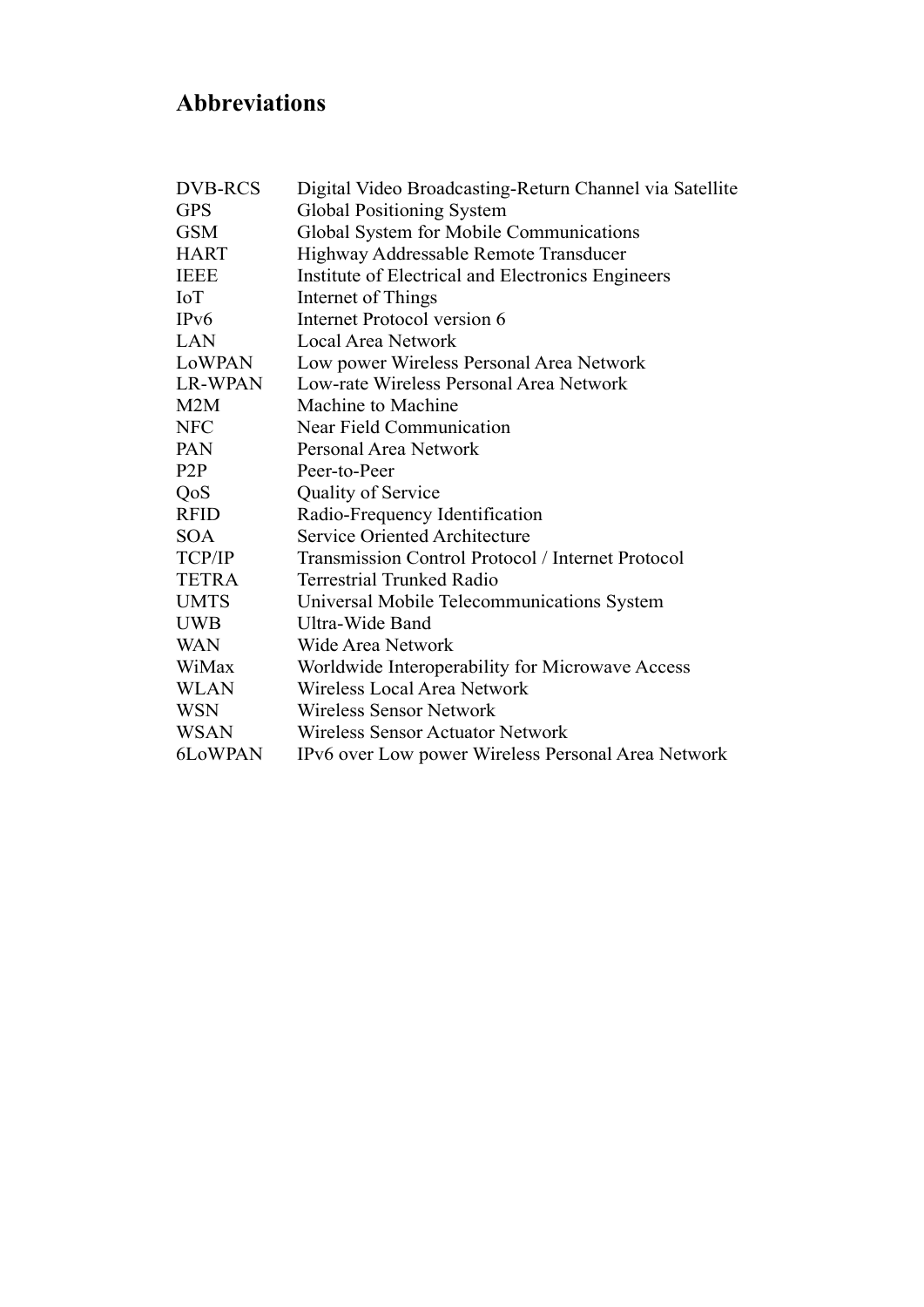# **1 INTRODUCTION**

The subject of this Bachelor's thesis is Internet of Things (IoT) in logistics. The Idea for the subject came from a company in the industry. Specifically, interest was to look into the possibilities to utilize the functionality of a wireless IoT device to improve its own logistics process and if the data collected by the device could be used to improve customer experience.

Internet of things is a rapidly growing industry and IoT technologies are widely utilized also in logistics processes. There is a lot of new research done in this area, but the rising popularity and constantly emerging new applications of IoT technology leaves a lot of questions fairly unexplored.

In this thesis the focus is in finding the technologies and practices currently used for tracking goods in logistics processes and what kind of new technologies are being developed to that end. The communication capabilities of wireless IoT devices are also explored.

Research questions for the thesis are:

1. How are IoT technologies used for tracking in logistics processes?

2. What is the potential for a wireless IoT device to interface with the tracking systems used in its own delivery process?

The research is done by literary study of recent articles and the specifications of the technologies involved. The communication technologies that are utilized by wireless IoT devices and logistics systems are identified and focused on. The possible synergies and restrictions are discussed. The goal is to find where in the supply chain from device manufacturer to the customer there is potential to benefit from communication between the delivered wireless IoT device and the logistics system, and where more detailed research on the matter should be encouraged.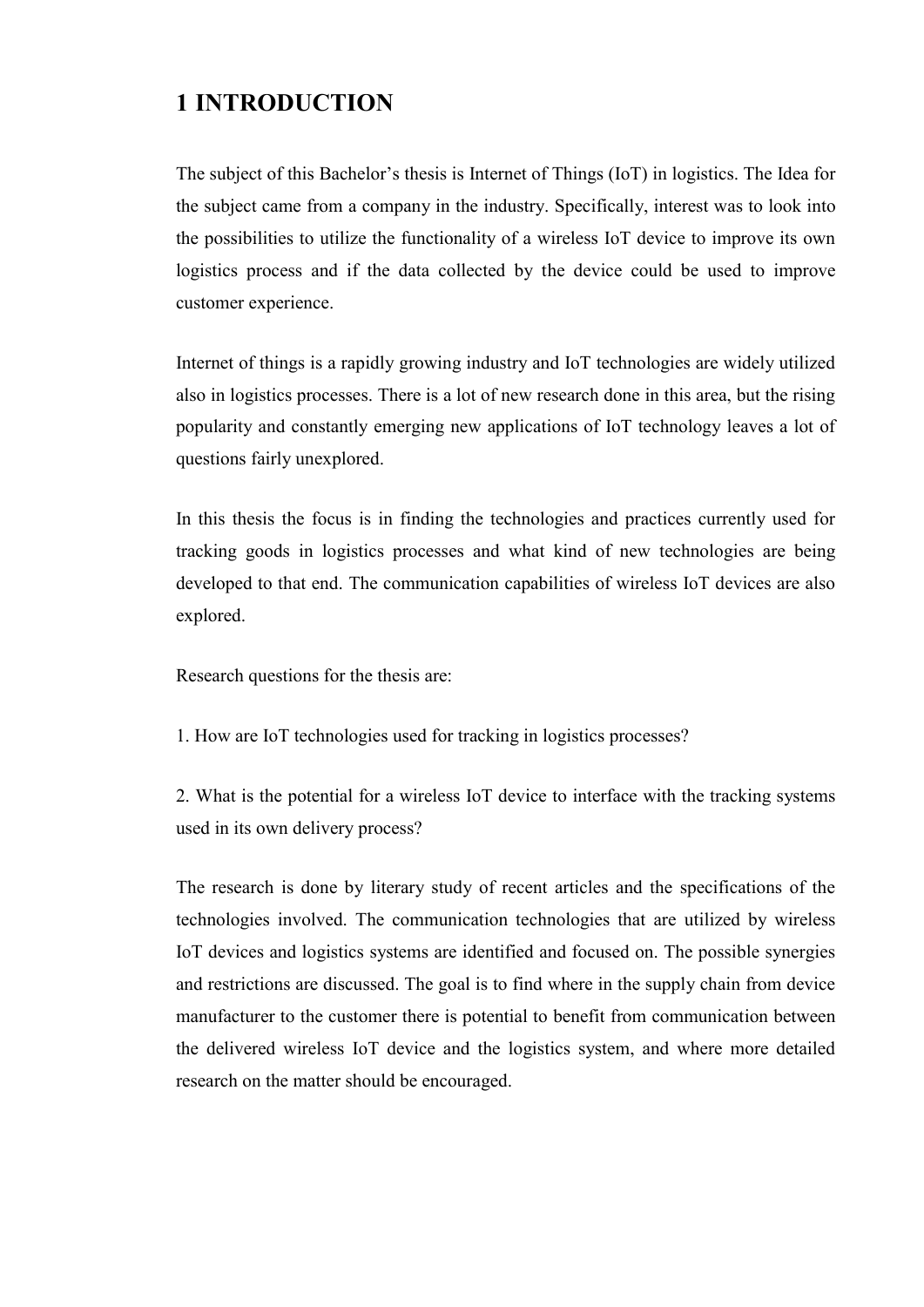# **2 INTERNET OF THINGS**

## **2.1 Overview of IoT**

The concept of Internet of Things has its origins in 1999 work done by researchers in Massachusetts Institute of Technology (MIT). The idea was put forth by Neil Gereshenfeld from the MIT Media Lab in his book "When Things Start to Think". The former head of Auto-ID Center at the same institute, Kevin Ashton, is quoted as the first person to use the term "Internet of Things" in the title of a presentation he made at Procter & Gamble in 1999. (Sachs et al. 2010)

Höller et al. (2014) describe the paradigm of IoT in contrast to the older and broader concept of Machine to Machine (M2M) communication in the following way: *"In contrast to M2M, however, IoT also refers to the connection of such systems and sensors to the broader Internet, as well as the use of general Internet technologies. In the long term, it is envisaged that an IoT-ecosystem will emerge not dissimilar to today's Internet, allowing things and real world objects to connect, communicate, and interact with one another in the same way humans do via the web today."*

Atzori et al. (2010) have a similar take on the generality of the communication technologies in IoT: *"In fact, "Internet of Things" semantically means "a world-wide network of interconnected objects uniquely addressable, based on standard communication protocols". This implies a huge number of (heterogeneous) objects involved in the process."*

### **2.1.1 Ubiquitous Computing**

A concept closely related to Intenet of Things is the paradigm of "Ubiquitous Computing". The term coined by Weiser (1991) describes the phenomenon that human awareness of computers disappear due to the seamless integration of computers into the world at large, which is in contrast to personal computing. When mostly machine to machine interaction is concerned, Ubiquitous Computing (UbiComp), also known as "Pervasive Computing", is also used similar to Internet of Things in literature. (Satyanarayanan, 2001)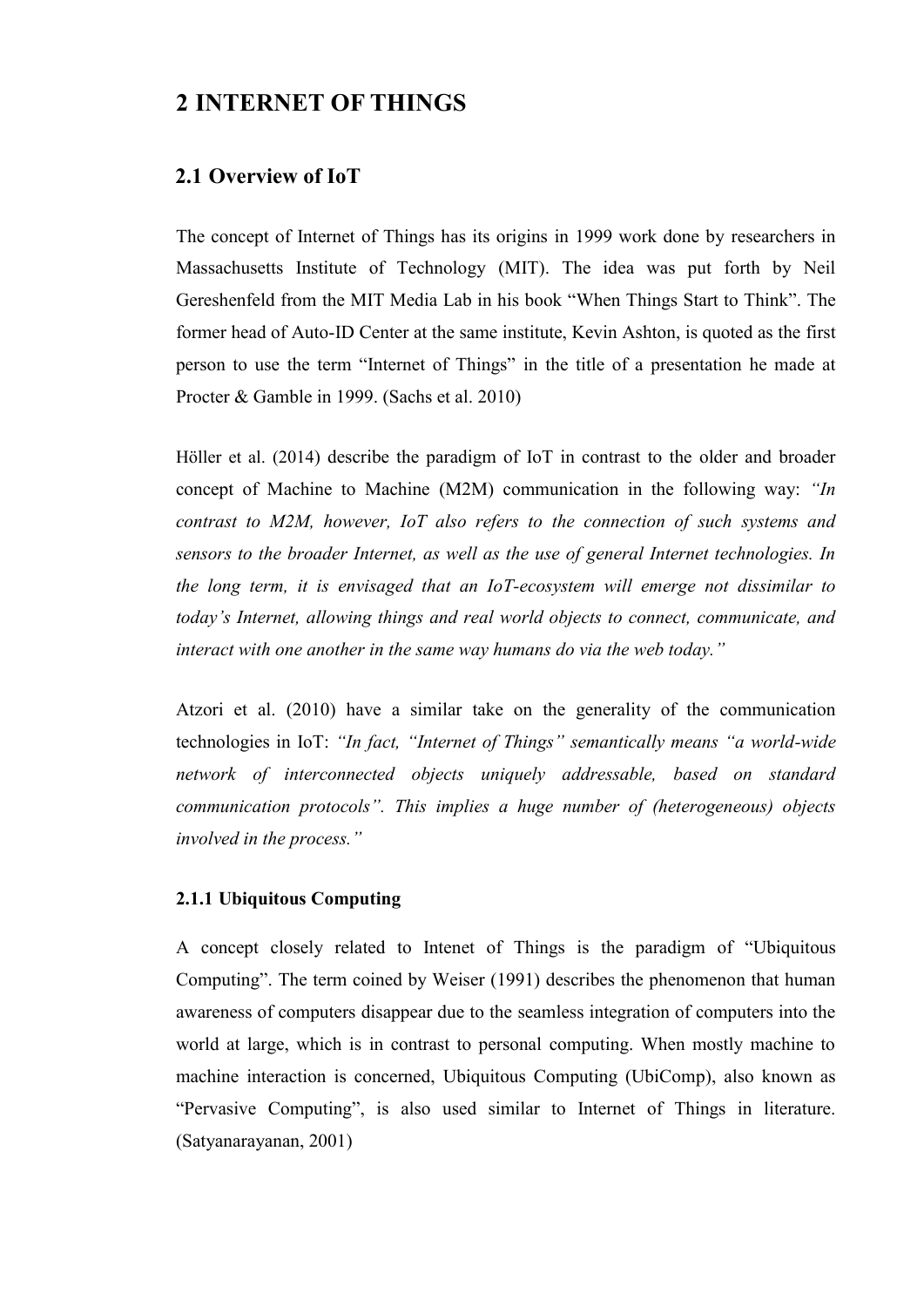#### **2.1.2 Industrial internet**

The originators of the term "Industrial internet", Evans and Annuziata (2012), approach the theme from the perspective of smart entities, their data, and the analytical systems optimizing the smart entities. World Economic Forum has defined industrial internet as "A short-hand for the industrial applications of IoT, also known as the Industrial Internet of Things, or IIoT" (WEF, 2015). The term "Industrial internet" comprehends the non-consumer side of IoT, and in an industrial setting these terms are often used interchangeably.

#### **2.2 IoT architecture**

There is not one unified architecture for IoT applications. Different models have been proposed and there is a multitude of practical solutions already implemented. Gubbi et al. (2013) divide IoT in three components that enable seamless Ubiquitous Computing: "(a) Hardware—made up of sensors, actuators and embedded communication hardware (b) Middleware—on demand storage and computing tools for data analytics and (c) Presentation—novel easy to understand visualization and interpretation tools which can be widely accessed on different platforms and which can be designed for different applications". They further identify the most important enabling technologies for IoT as Radio Frequency Identification (RFID), Wireless Sensor Networks (WSN), Addressing schemes, Data storage and analytics, Visualization.

Similar three level generalized descriptions take many forms in literature, with an application at the top connected by some kind of middleware to the physical layer, often named "things", "objects" or "devices" that perform the function of indentification, sensing and communication. In addition to these functions, actuation in the form of Actuator Networks or combined Wireless Sensor and Actuator Networks (WSAN) can be part of IoT system, for interaction with physical world. (Gubbi et al. 2013, Atzori et al. 2010)

#### **2.2.1 Middleware**

For middleware of IoT, the Service Oriented Architecture (SOA) approach is gaining popularity. The adoption of the SOA principles allows for decomposing complex and monolithic systems into applications consisting of an ecosystem of simpler and well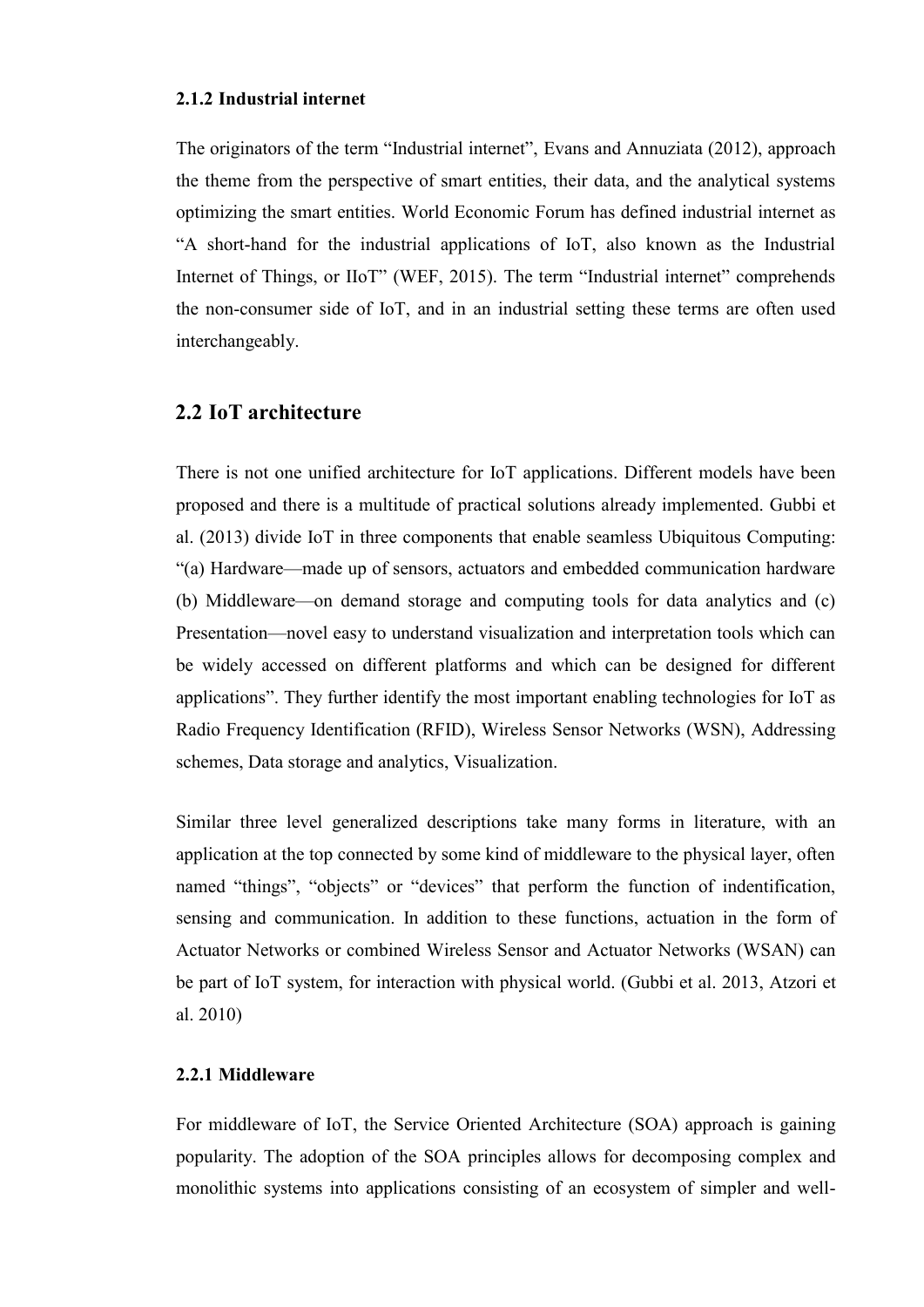defined components. According to Atzori et al. (2010): *"The se of common interfaces and standard protocols gives a horizontal view of an enterprise system. Thus, the development of business processes enabled by the SOA is the result of the process of designing work-flows of coordinated services, which eventually are associated with objects actions. This facilitates the interaction among the parts of an enterprise and allows for reducing the time necessary to adapt itself to the changes imposed by the market evolution. A SOA approach also allows for software and hardware reusing, because it does not impose a specific technology for the service implementation."*

Figure 1. is describes the proposal by Atzori et al. (2010) for the general architecture of the middleware that tries to encompass all the functionalities, that address the problems previous proposed models have not: abstracting the devices functionalities and communications capabilities, providing a common set of services and an environment for service composition.



Figure 1. SOA-based architecture for the IoT middleware (adapted from Atzori et al. 2010).

Another future vision by Spiess et al. (2009) for an architecture in the enterprise setting is depicted in Figure 2. In this vision, future infrastructures are seen as service-oriented: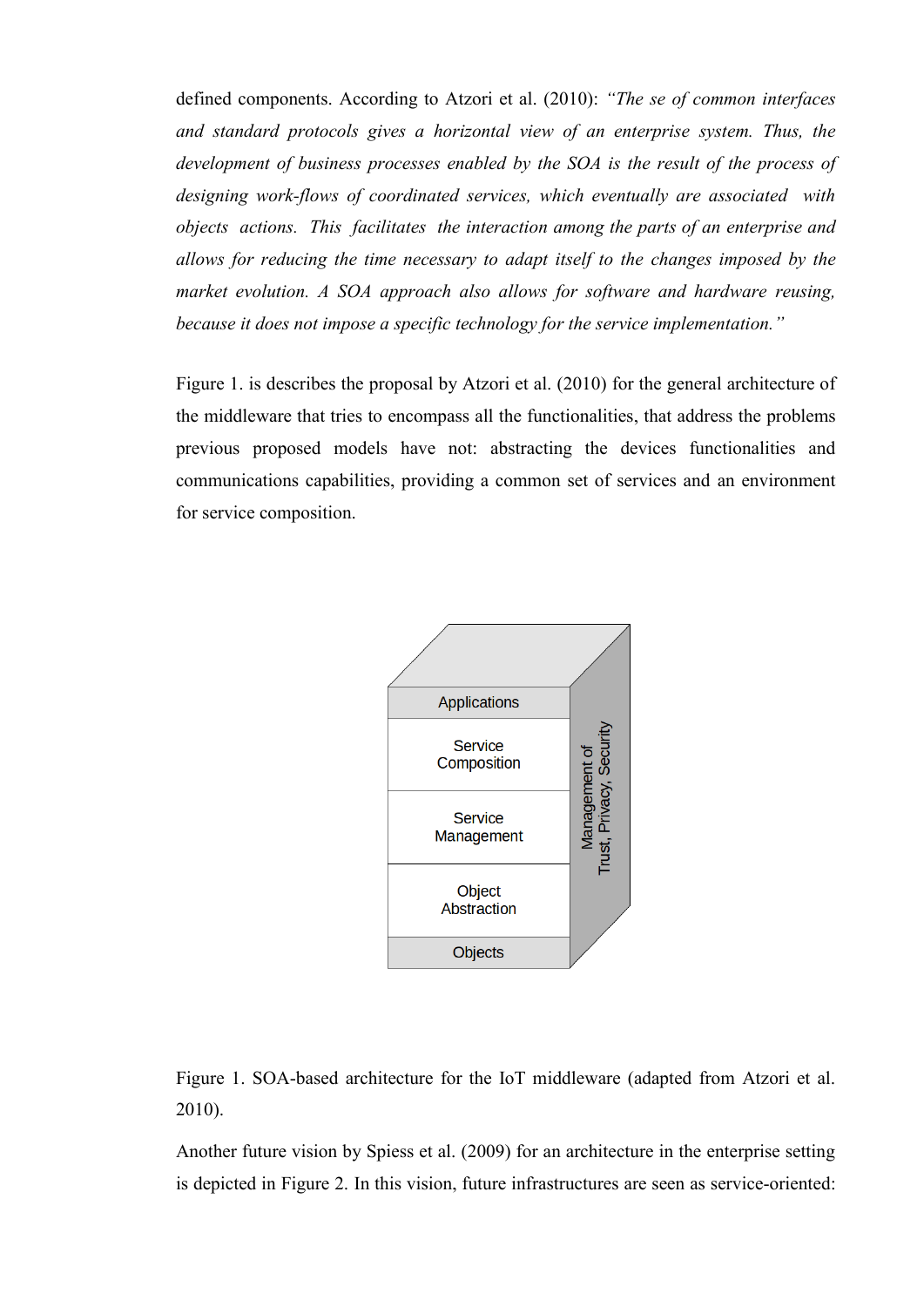*"As such, new functionality will be introduced by combining services in a cross-layer form, i.e. services relying on the enterprise system, on the network itself and at device level will be combined. New integration scenarios can be applied by orchestrating the services in scenario-specific ways. In addition, sophisticated services can be created at any layer (even at device layer) taking into account and based only on the provided functionality of other entities that can be provided as a service]. In parallel, dynamic discovery and peer-to-peer communication will allow to optimally exploit the functionality of a given device. It is clear that we move away from isolated stand-alone hardware and software solutions towards more cooperative models."*



Figure 2. A vision of web service mashups (adapted from Spiess et al. 2009).

#### **2.2.2 Future directions**

The five-layered architecture of current Internet, running with TCP/IP protocols faces problems with the new requirements that come from adoption of IoT. Billions of connected objects create much larger traffic and need a lot more data storages. Also considerations like security and governance need to be addressed. A redesign of a new architecture is a very complex project, which needs to consider many factors like reliability, scalability, modularity, interoperability, interface, QoS, etc. As more devices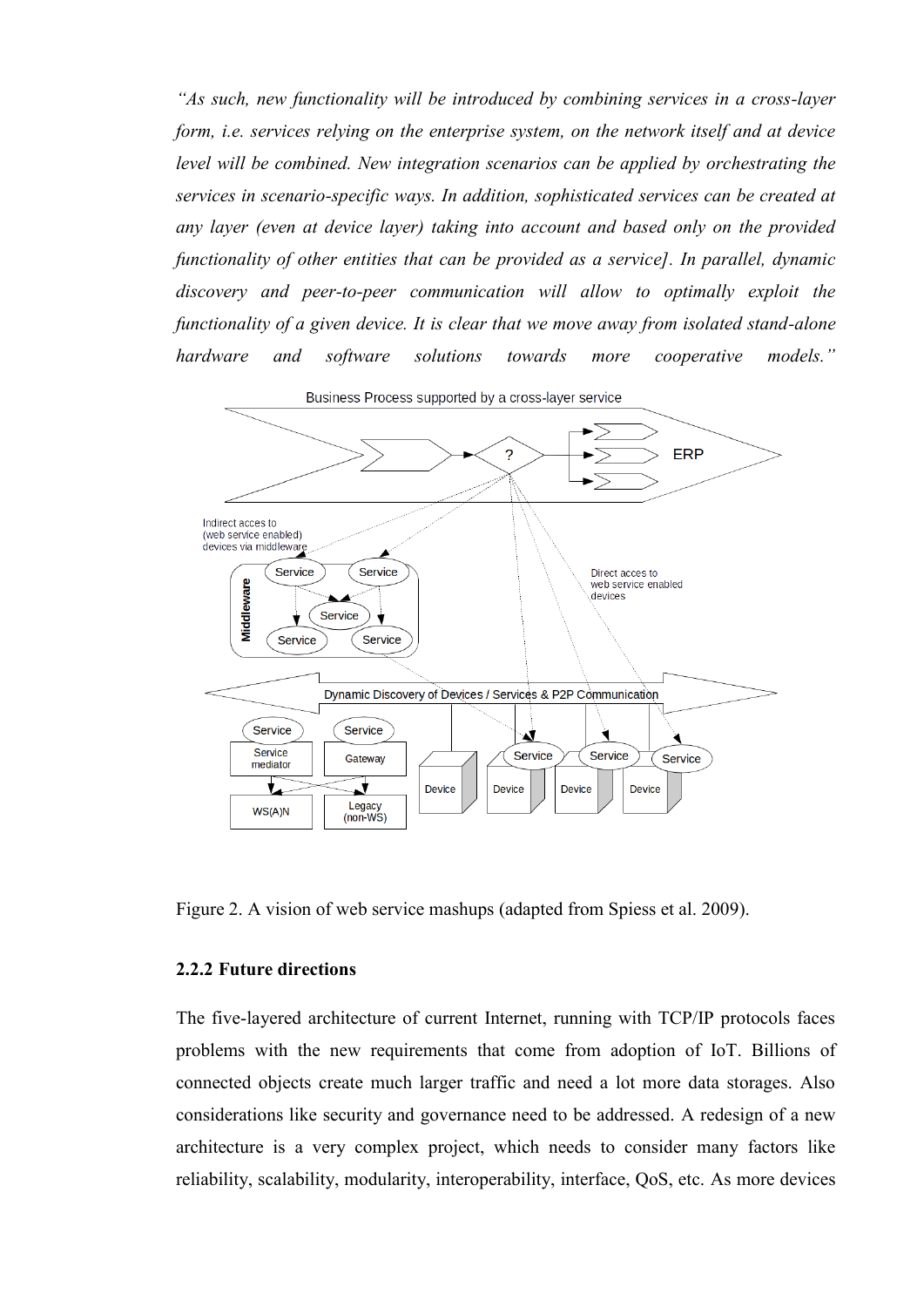are connected, Internet of Things could also be divided to different application systems to restrict excessive traffic between devices that do not have the need to be connected with some other types of devices.

Muhonen (2015) predicts that, in the future, there will be some official Industrial internet and IoT standards, but some will be de facto standards, agreed by industry forums or alliances or dictated by companies in decisive roles. The most widely used and the strongest standards will be in communications and networking. Due to technical and business reasons, properties such as data and semantic interoperability, software platforms and data-analysis, will see more domain specific standards and proprietary solutions. Especially, software platforms are currently under a lot of competition by multiple players in the field, and customer interests drive towards open interfaces.

### **2.3 Wireless communication technologies in IoT**

Internet of Things utilizes various communication technologies. Most of the communication in IoT is wireless. Long-range technology includes Cellular Networks (GSM, UMTS, LTE), Worldwide Interoperability for Microwave Access (WiMAX), and Terrestrial Trunked Radio (TETRA). Satellites are also utilized in Global Positioning System (GPS) and Digital Video Broadcasting-Return Channel via Satellite (DVB-RCS). In this work the focus is on short-range wireless and sensing technology. Some of the most relevant of such technologies, which were found to be used in harbor environment are presented. (Cimino et al., 2015)

#### **2.3.1 RFID**

The development of Radio-Frequency IDentification (RFID) tags is where IoT started and it persists as the most used IoT technology today. RFID technology enables design of microchips for wireless data communication over radio waves. Compared to its predecessors, barcode and magnetic strip, it has the benefit of not needing to be visible or in contact. Depending on the type of the chip it can be read-only, write once - read many or read-and-write. The communication can also be encrypted. The RFID tag can be active, passive, semipassive or semiactive. Passive RFID tags are not battery powered and they use the power of the reader's interrogation signal to communicate the ID to the RFID reader. Active RFID tags are battery powered, have one or more antennas, one or more transponder and may operate on different frequencies. They also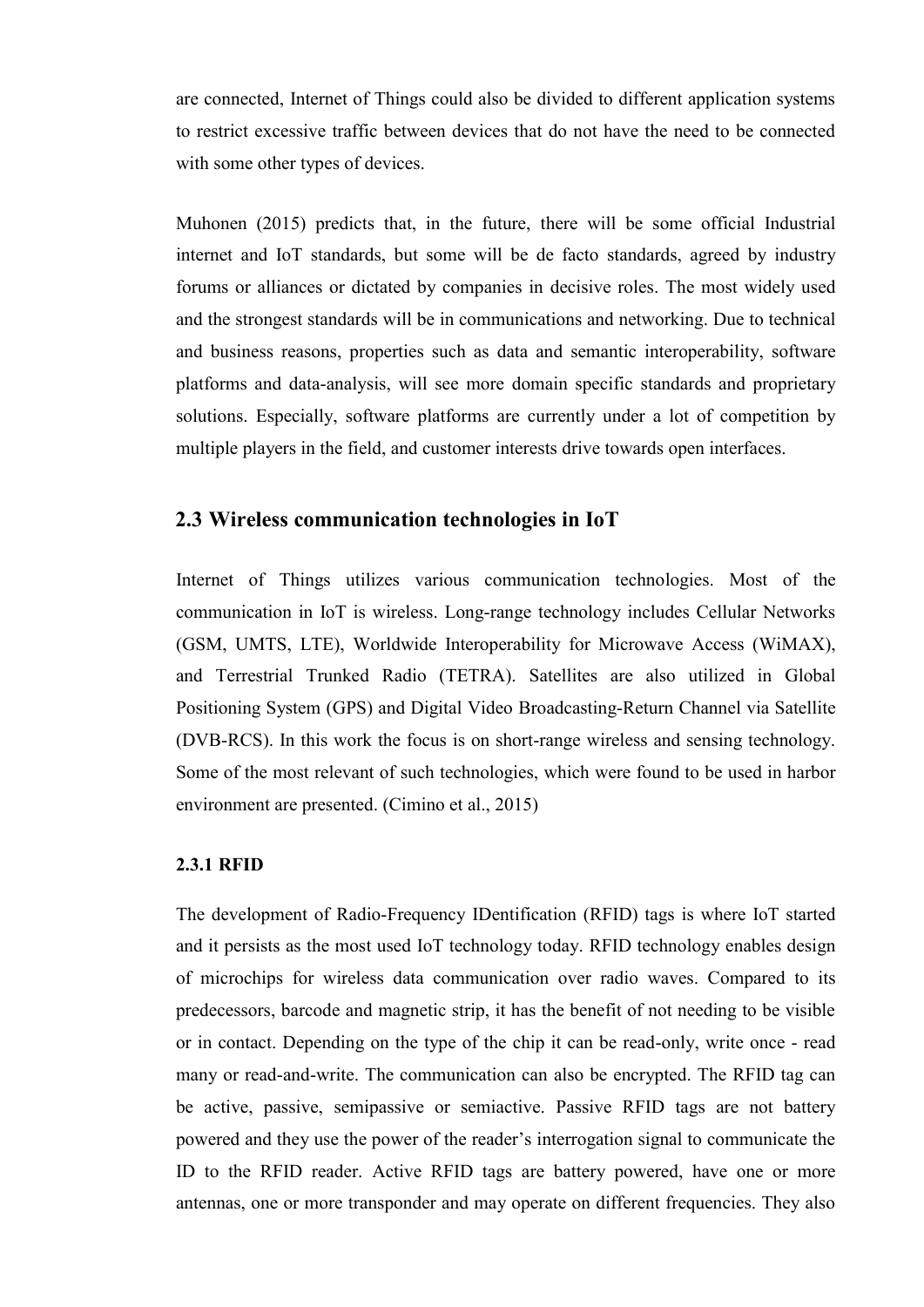have longer operating distance up to 200m. Of the several applications, the main application of active RFID tags is in port containers for monitoring cargo. Semipassive RFID tags have an on board power supply to power the controller or microchip and can contain additional devices, such as sensors. Semiactive RFID tags have active (powered) transceiver, but no active (powered) receiver, and can be used over long distances or in high interference environments. (Cimino et al. 2015, Gubbi et al. 2013, Yan, 2008).

#### **2.3.2 Bluetooth**

Bluetooth is an industrial data transmission technology for WPAN (Wireless Personal Area Network). It provides a standard, economical and safe way to exchange information between different devices through a secure short-range radio frequency. The Bluetooth specification has been designed with the primary goal of getting low power consumption, a short range (1-100m depending on the device class) and a lowcost production for compatible devices. The Bluetooth protocol works in the free frequencies of 2.45 GHz and utilizes frequency hopping to counteract interference problems. Bluetooth device is able to search for other Bluetooth devices covered by the radio signal within a radius of a few tens of meters. There is a new version (Bluetooth Low Energy (LE), Bluetooth Version 4.0+ or Bluetooth Smart), that is designed for IoT use and notably less power than the previous versions (with the same traffic sent). A lot of the saved power is gained from the utilization of a very low power sleep mode, where the device can be woken up very quickly if needed. Bluetooth LE also uses different channels and different modulation compared to Bluetooth "Classic", but they can utilize the same antenna. A software radio implementation can provide compatibility with the Bluetooth LE and previous versions, but peripherals generally support only one or the other. (Bluetooth.com 2016, Cimino et al. 2015, Yick et al. 2008)

Bluetooth can form wireless LANs with less power dissipation and lower cost hardware compared to Wi-Fi. However, since Bluetooth is connection oriented, a master and slave connection must be established before data is exchanged. Master (or "central") devices scan for other devices and Slave (or "peripheral") devices advertise and wait for connections. This simple "one hop" network is called a piconet, and may include up to seven active slaves connected to one master. There is no limit on the maximum number of slaves connected to one master but only seven of them can be active at time, others have to be in so called parked state. The master unit of a piconet controls the traffic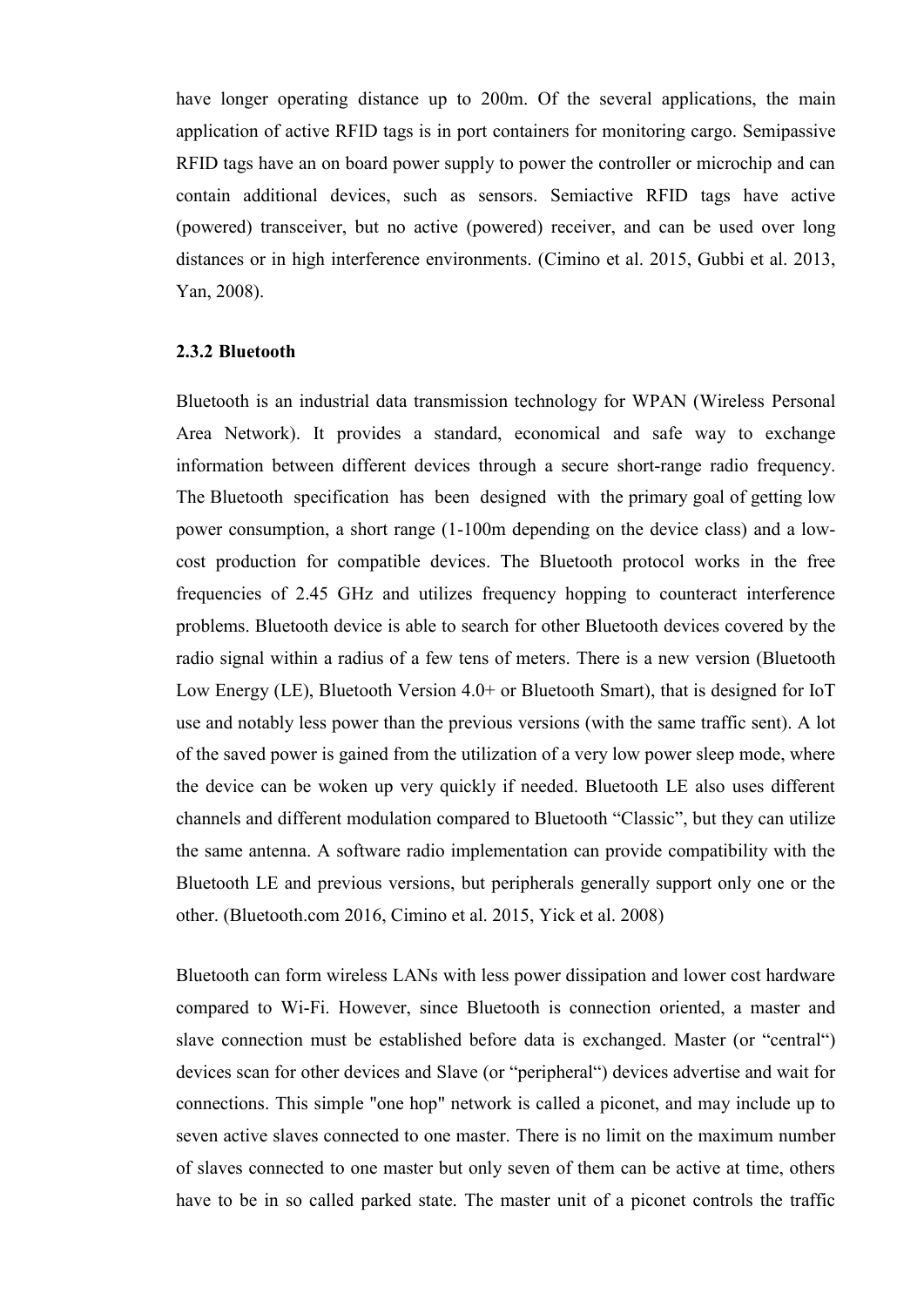within the piconet by means of polling the slaves according to any preferred algorithm. (Bluetooth.com 2016, Cimino et al. 2015, Mbientlab.com 2014, Suri and Rani 2007, Yick et al. 2008)

#### **2.3.3 Wi-Fi**

Wi-Fi is a telecommunication technology that enables end users to connect with each other through a local network wirelessly (WLAN) based on IEEE 802.11 standard. Wi-Fi is developed to provide high speed transmission with large radius (100m). To be able to cover the desired area, several Access Points (and related cell coverage) are cabled together in the local network, although they can also be connected wirelessly with a loss in spectral efficiency of the system. The local network can be connected to the Internet via a router and can use all the connectivity services offered by an Internet Service Provider (ISP). The basic cell of a Wi-Fi LAN is called a basic service set (BSS), which is a set of mobile or fixed stations. They can be interconnected to other BSSs through an architectural component called distribution system (DS) to form an arbitrary size and complexity extensive service set (ESS) network, which is often referred to as an infrastructure network. Independent basic service set (IBSS) configuration allows Wi-Fi stations to communicate directly without any AP. This type of LAN is often formed without pre-planning for only as long as it is needed. This type of operation is often referred to as an ad hoc network. (Cimino et al. 2015, Lee et al. 2007)

#### **2.3.4 ZigBee**

Lee et al. (2007) give a very comprehensive description of the properties of a ZigBee network in both available topologies: *"ZigBee over IEEE 802.15.4, defines specifications for lowrate WPAN (LR-WPAN) for supporting simple devices that consume minimal power and typically operate in the personal operating space (POS) of 10m. ZigBee provides self-organized, multi-hop, and reliable mesh networking with long battery lifetime. Two different device types can participate in an LR-WPAN network: a full-function device (FFD) and a reduced-function device (RFD). The FFD can operate in three modes serving as a PAN coordinator, a coordinator, or a device. An FFD can talk to RFDs or other FFDs, while an RFD can talk only to an FFD. An RFD is intended for applications that are extremely simple, such as a light switch or a passive infrared sensor. They do not have the need to send large amounts of data and may only associate with a single FFD at a time. Consequently, the RFD can be*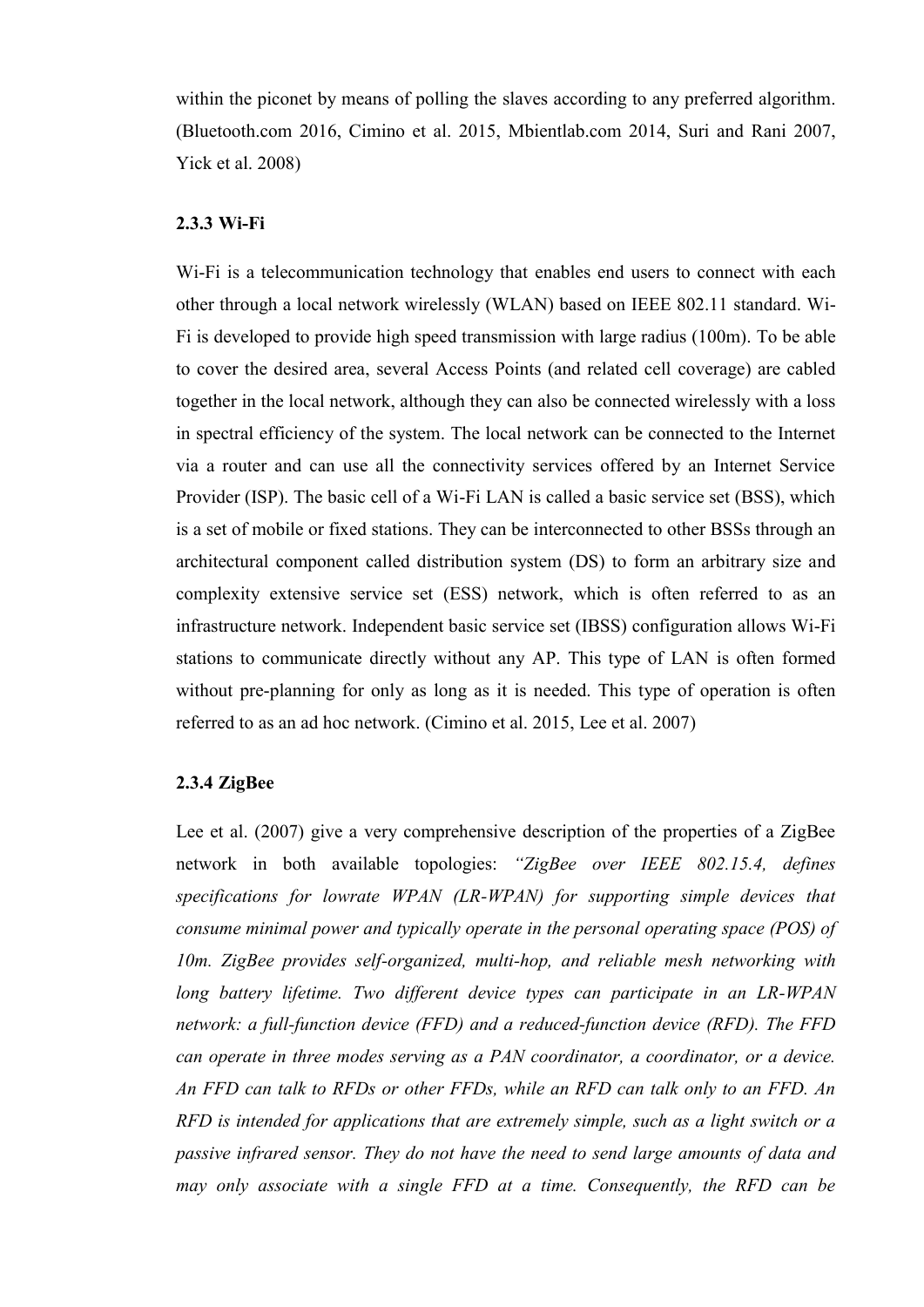*implemented using minimal resources and memory capacity. After an FFD is activated for the first time, it may establish its own network and become the PAN coordinator. All star networks operate independently from all other star networks currently in operation. This is achieved by choosing a PAN identifier, which is not currently used by any other network within the radio sphere of influence. Once the PAN identifier is chosen, the PAN coordinator can allow other devices to join its network. An RFD may connect to a cluster tree network as a leave node at the end of a branch, because it may only associate with one FFD at a time. Any of the FFDs may act as a coordinator and provide synchronization services to other devices or other coordinators. Only one of these coordinators can be the overall PAN coordinator, which may have greater computational resources than any other device in the PAN*."

### **2.4 Wireless Sensor Networks**

Wireless Sensor Networks (WSNs) are a network of devices that collect data from the surrounding environment and communicate the information forward. Usually they are characterized by a distributed architecture, where the devices function in a relatively autonomous manner. They form a hierarchical or homogenous topology. In homogenous topology device nodes provide same functionality and in hierarchical topology specialized nodes perform specific functions. Such a division can be when some nodes are specialized to processing and routing, while other nodes are monitoring and collecting data. Hierarchical topology gives the advantage to optimize nodes for the tasks (for example data processing capabilities and energy consumption). Advantages of a homogenous topology is the resiliency of the network and the ease of replacing a node. Clustered structure, a hybrid topology, is often used, where the tasks of a node is dependent on its spatial and topological location. WSNs can be further classified to dynamic and static networks depending on if the nodes can arbitrary move or not, and to centralized or distributed depending on the allocation of tasks between the nodes. For example, a base station can take care of data processing in a centralized network. (Cimino et al. 2015)

Gubbi et al. (2013) list the following as the components of WSN monitoring network:

 *"WSN hardware — Typically a node (WSN core hardware) contains sensor interfaces, processing units, transceiver units and power supply. Almost always,*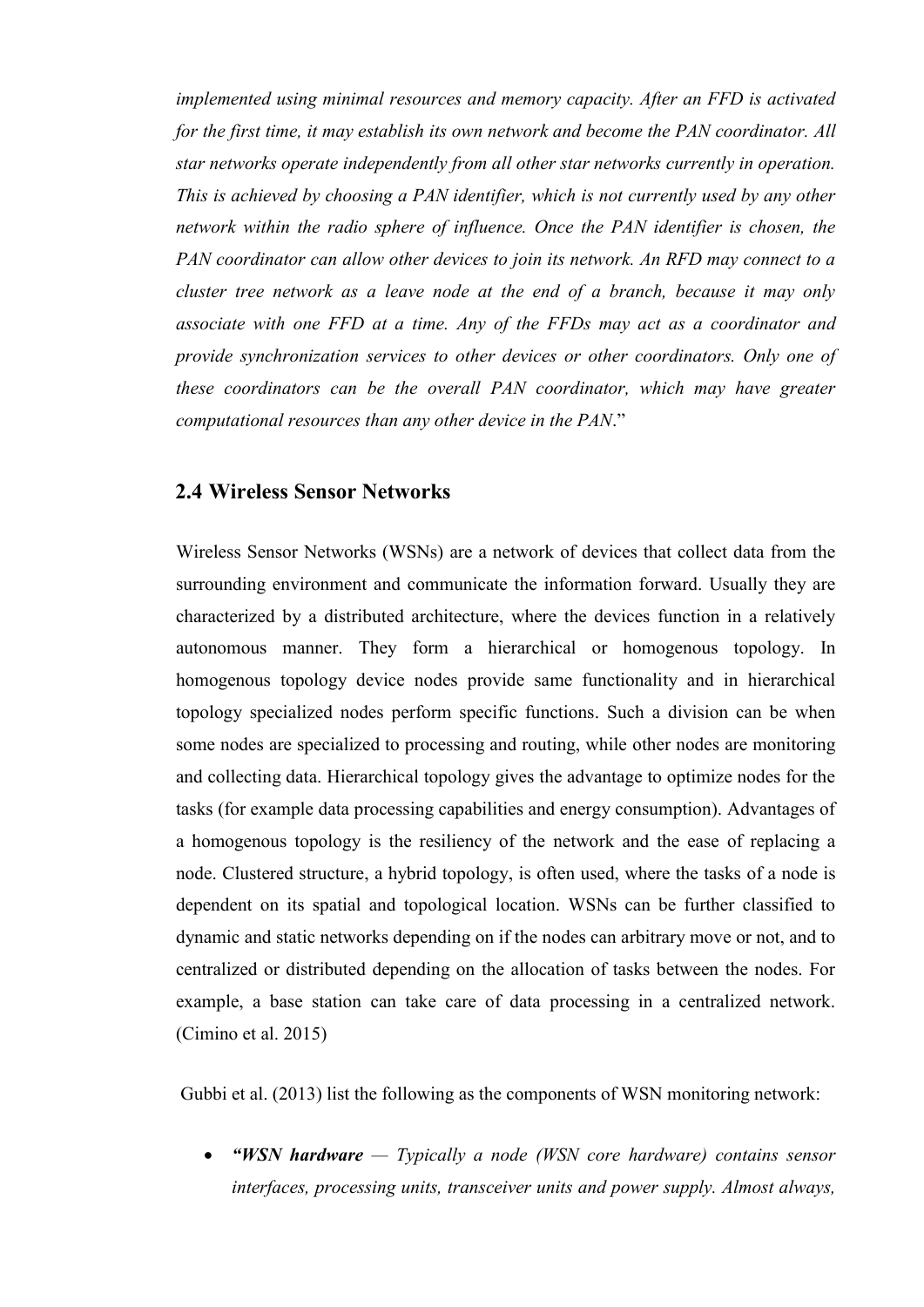*they comprise of multiple A/D converters for sensor interfacing and more modern sensor nodes have the ability to communicate using one frequency band making them more versatile.*

- *WSN communication stack — The nodes are expected to be deployed in an adhoc manner for most applications. Designing an appropriate topology, routing and MAC layer is critical for the scalability and longevity of the deployed network. Nodes in a WSN need to communicate among themselves to transmit data in single or multi-hop to a base station. Node drop outs, and consequent degraded network lifetimes, are frequent. The communication stack at the sink node should be able to interact with the outside world through the Internet to act as a gateway to the WSN subnet and the Internet.*
- *WSN Middleware — A mechanism to combine cyber infrastructure with a Service Oriented Architecture (SOA) and sensor networks to provide access to heterogeneous sensor resources in a deployment independent manner. This is based on the idea of isolating resources that can be used by several applications. A platform-independent middleware for developing sensor applications is required, such as an Open Sensor Web Architecture (OSWA). OSWA is built upon a uniform set of operations and standard data representations as defined in the Sensor Web Enablement Method (SWE) by the Open Geospatial Consortium (OGC).*
- *Secure Data aggregation — An efficient and secure data aggregation method is required for extending the lifetime of the network as well as ensuring reliable data collected from sensors. Node failures are a common characteristic of WSNs, the network topology should have the capability to heal itself. Ensuring security is critical as the system is automatically linked to actuators and protecting the systems from intruders becomes very important."*

#### **2.4.1 Technology standards in WSN**

There is a number of technology standards used in the formation of Wireless Sensor Networks. Here is a list of some of the most relevant with some main characteristics explained.

6LoWPAN IPv6-based Low power Wireless Personal Area Networks is designed for applications with low data rate devices that requires Internet communication. (Rawat et al. 2013, Yick et al. 2008).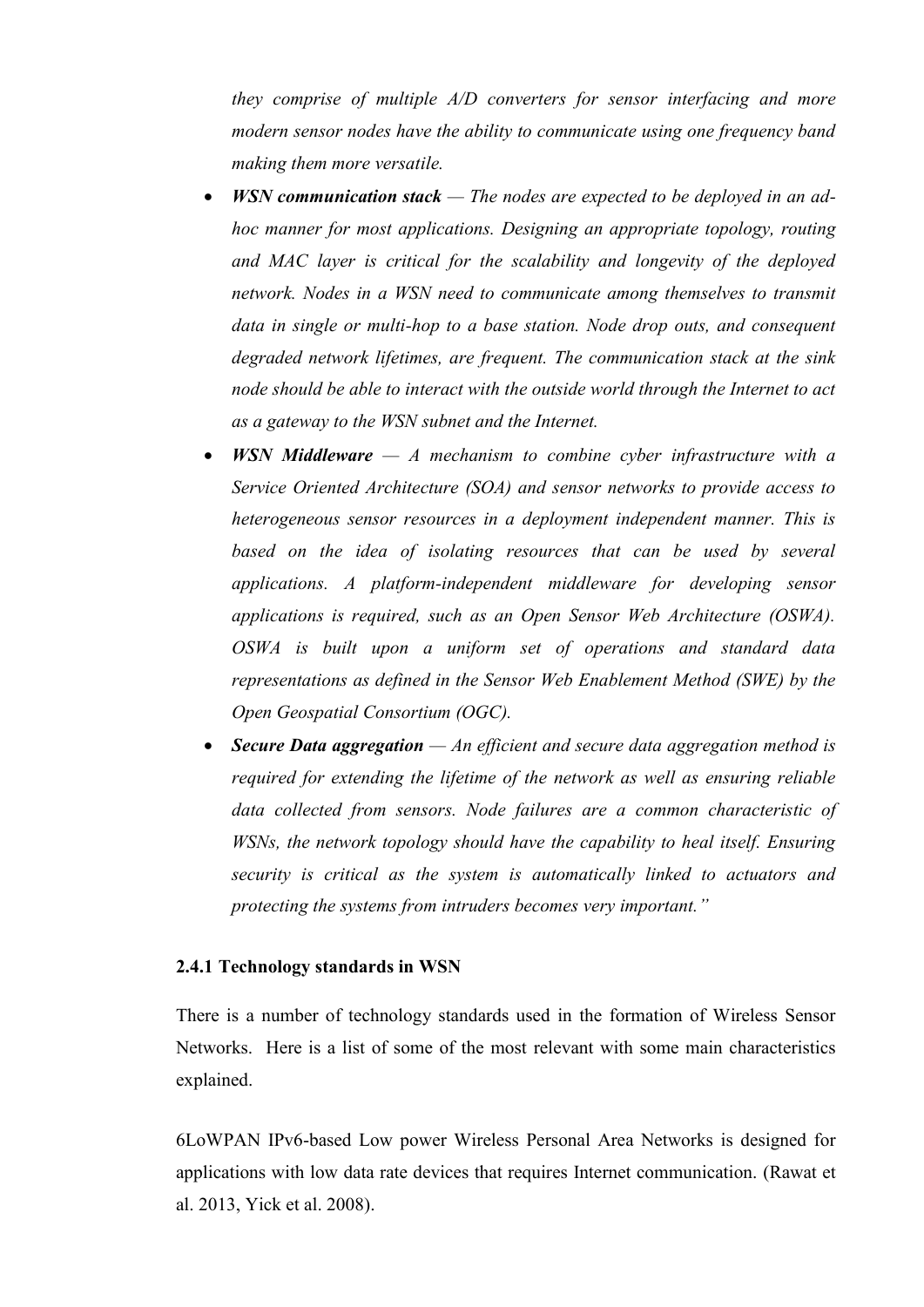IEEE 802.15.3 is a physical and MAC layer standard for high data rate WPAN, designed to support real-time multi-media streaming of music and video. The standard is used in devices such as, portable video electronics, wireless speakers and wireless connectivity for gaming, televisions, cordless phones and printers. (Yick et al. 2008).

IEEE 802.15.4 specifies media access control and the physical layer for low-rate wireless personal area networks (LR-WPANs). Wireless sensor applications using IEEE 802.15.4 include industrial, residential and environment monitoring, automation and control focusing on low complexity, low cost of deployment, and low power consumption. Devices in the star topology communicate with a central controller while in the peer-to-peer topology ad hoc and self-configuring networks can be formed. (Rawat et al. 2013, Yick et al. 2008).

ISA100.11a is targeted at industrial processing monitoring and control market, where loss of data can be costly for operators. Network behavior must be predictable, reliable, and tolerant of RF interference and harsh environmental conditions. It offers both meshing and star network topologies. (Wagner & Barton 2012, Yick et al. 2008).

WirelessHART is a wireless sensor networking technology based on the one of the most popular industrial protocols in use (Highway Addressable Remote Transducer Protocol) that is designed to support mesh, star, and combined network topologies. Compatibility with installed legacy and new wired HEART devices is the main reason for its utilization. (Yick et al. 2008, En.hartcomm.org, 2016)

ZigBee is targeted primarily at the home and office automation market, with instant and effortless network setup and affordable radio processors as key properties. ZigBee devices can form mesh networks connecting up to thousands of devices together. The devices use very little power and can operate on a cell battery for many years and due to these factors it is likely the most used technology in WSN use currently. (Karan et al. 2015, Wagner & Barton 2012, Yick et al. 2008).

Bluetooth is more known for its use in connecting peripherals to consumer devices for which it was originally designed. The connection orientation used to be an obstacle for forming a Bluetooth WSN with the previous versions of Bluetooth. According to Yic et al. (2008): *"Experimental results indicate that Bluetooth-based sensor networks using BTnodes are suitable for applications that are active over a limited time period with a*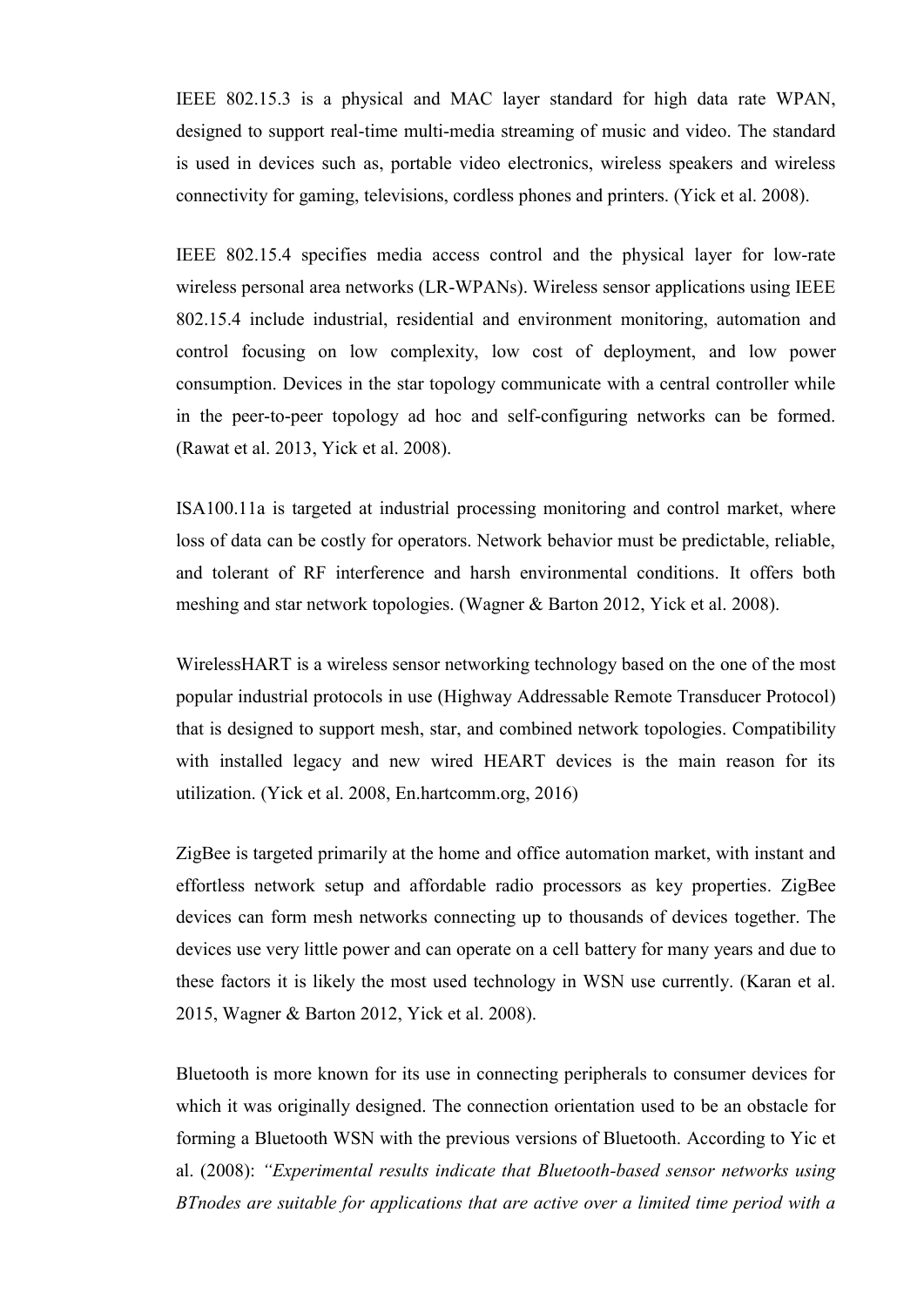*few unpredictable traffic bursts. BTnodes can achieve high throughput; however, they consume a lot of energy even when idle. Connection maintenance is expensive and dual radios are needed to support multi-hop routing. Hence, Bluetooth can only serve as an alternative to broadcast radios."*

However, more recent studies have shown that utilization of new kind of network topology can eliminate the need of two radios for a node. Multiple piconets connected to each other is called a scatternet. A scatternet consists of two or more piconets with a shared slave node. A slave node cannot simultaneously connect to multiple masters, but it is possible to switch between two of them. In such a hybrid topology of star and mesh topologies each piconet conducts intra-piconet communication autonomously, while inter-piconet communication is routed through a shared slave. The resulting power consumption of the network is less than that of a more common Zigbee network when Bluetooth LE nodes are utilized this way. Bluetooth LE also connects faster than Zigbee and is gaining popularity as an option for WSN. (Karan et al. 2015).

#### **2.4.2 Multi-party WSN**

Recent development in the field is multi-party Wireless Sensor Networks. Being a multi-party environment means that the ecosystem comprises multiple administrative domains or parties, which have interest in the same sensor data. At the moment, in most solutions, third parties have only access to a data repository supplied by the WSN owner, but in the future third parties may be given direct access to the nodes. WSN owner can then collect fee for this service. WSNs are also multi-application environments, since they usually are not single purpose. WSNs are also considered dynamic environments, because both the nodes and the applications that utilize them change. Nodes disappear and new appear, new applications are created and old applications updated. (Maerien et al., 2015).

For the purpose of providing a secure way to share a WSN, developers of SecLooCI WSN middleware, Maerien et al. (2015) propose a role model for multi-party WSNs, that can be used to develop a middleware to support the sharing of nodes. In the model three roles are described:

• The Application Owner (AO), who wants to use the WSNs to perform actuation or gather sensor data. The applications require certain resources from the sensor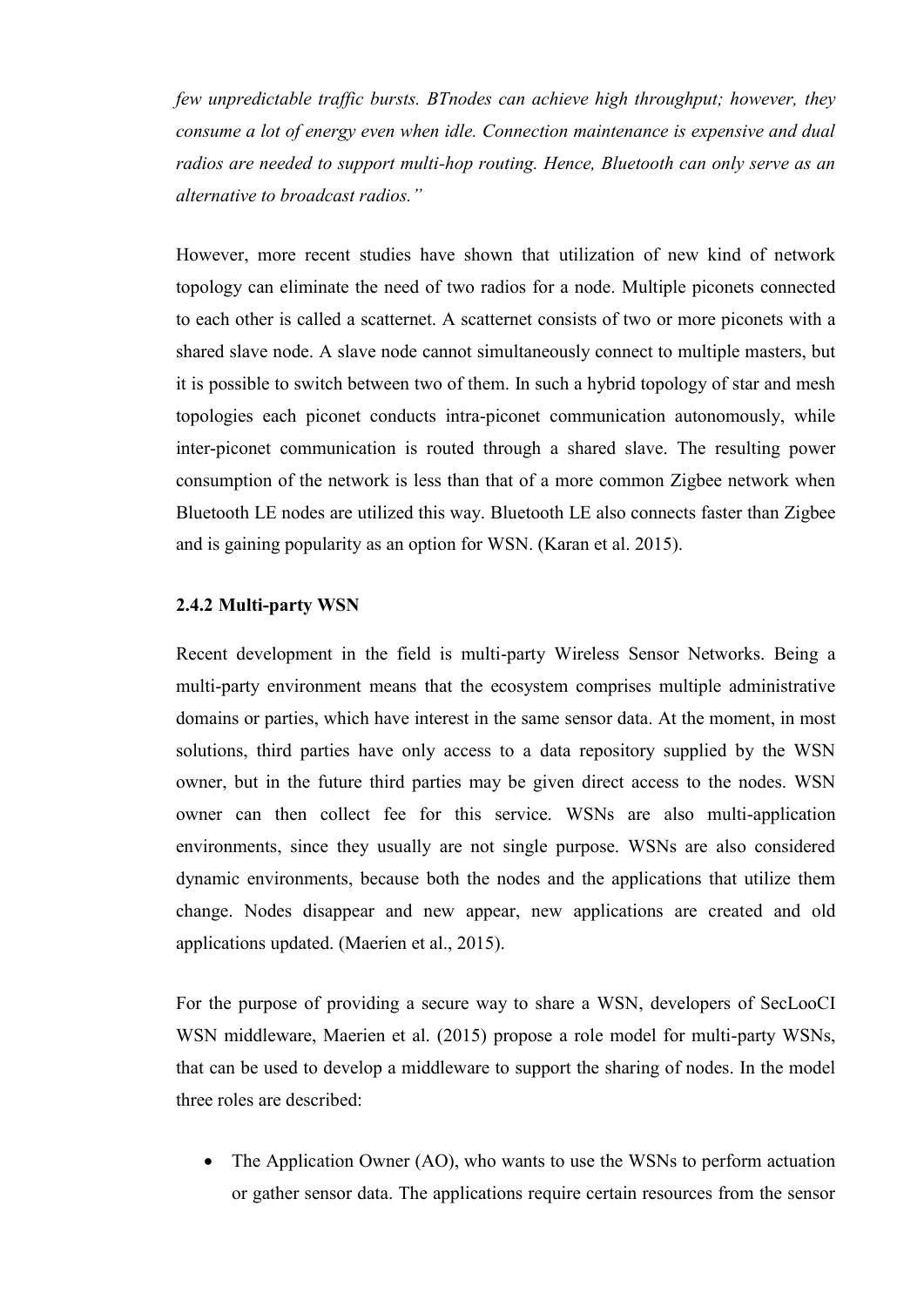node, such as sensing and storage capabilities. The use of the shared resources can be reimbursed from the AO by the PO.

- The Platform Owner (PO) is the owner of the sensor node platforms. PO can get faster Return on Investment on the deployment of a WSN from other parties that will pay for the use of the services provided by the nodes.
- The Network Owner (NO) manages the wireless network. The role of NO is to provide network and Internet capabilities to local nodes, much in the same way that currently Wi-Fi connections are provided to visitors by organizations in a specific location.

The relationship between these roles is clarified in Figure 3.



Figure 3. Overview of different roles in WSN (adapted from Marien et al. 2015)

Motivation for a AO to use a multi-user WSN is to avoid the costs of deploying a WSN of their own. PO and NO can collect revenue from the use of their services, or receive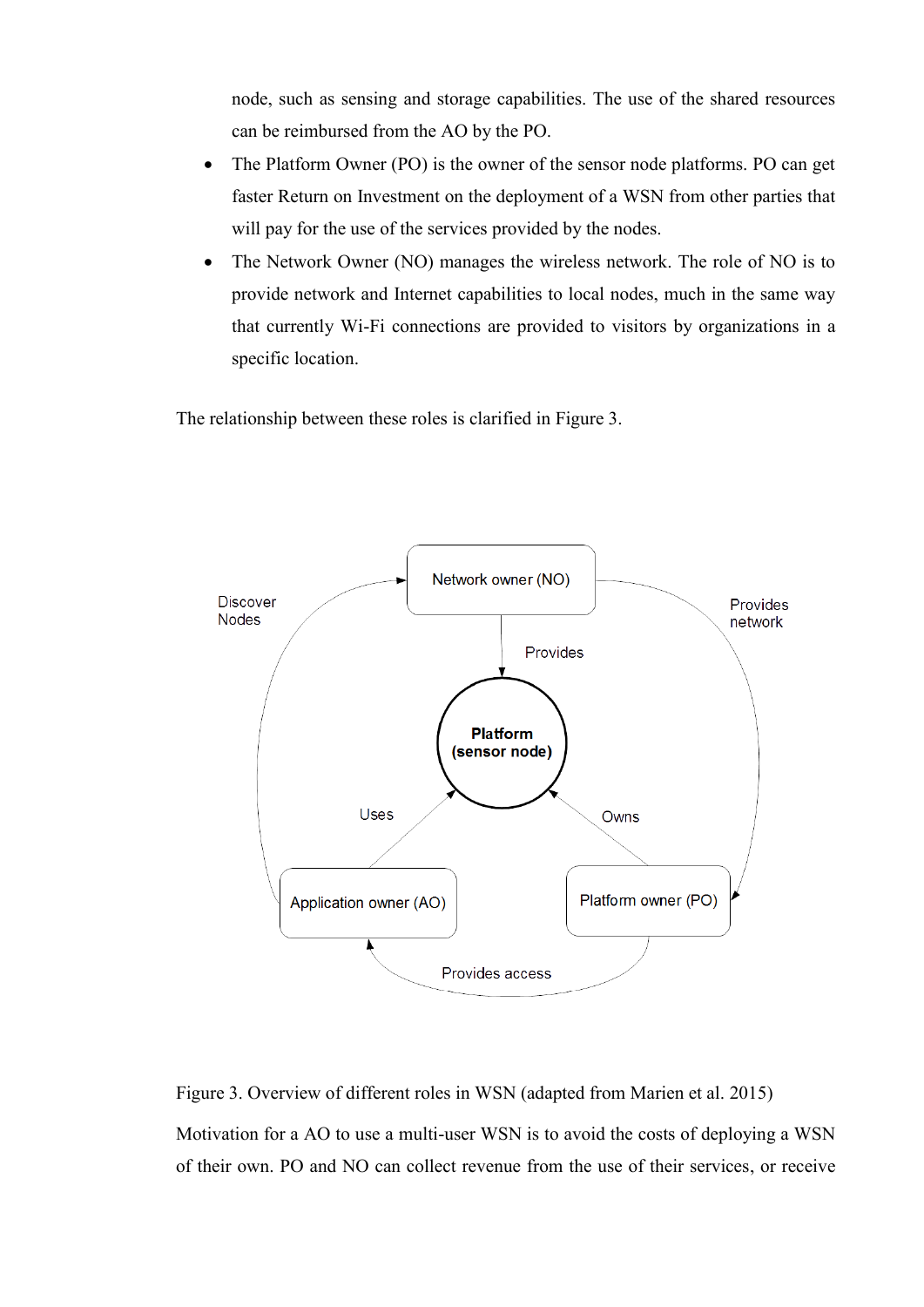services from the other parties in return. Marien et al. (2015) provide an example on how the roles can also be in the hands of a single entity:

*"Combining roles Each party can perform one or more of these roles depending on the situation. For example in the harbour context: the PO of the container nodes is likely also an AO since he will have an application monitoring the current state of the containers. The harbour authorities likely fulfil all three roles simultaneously: they provide networking to all containers currently in the WSN (NO), they have some static node infrastructure to allow for example localisation services (PO), and they have a monitoring application running on both their own nodes and foreign nodes to track all containers currently present in the harbour (AO)."*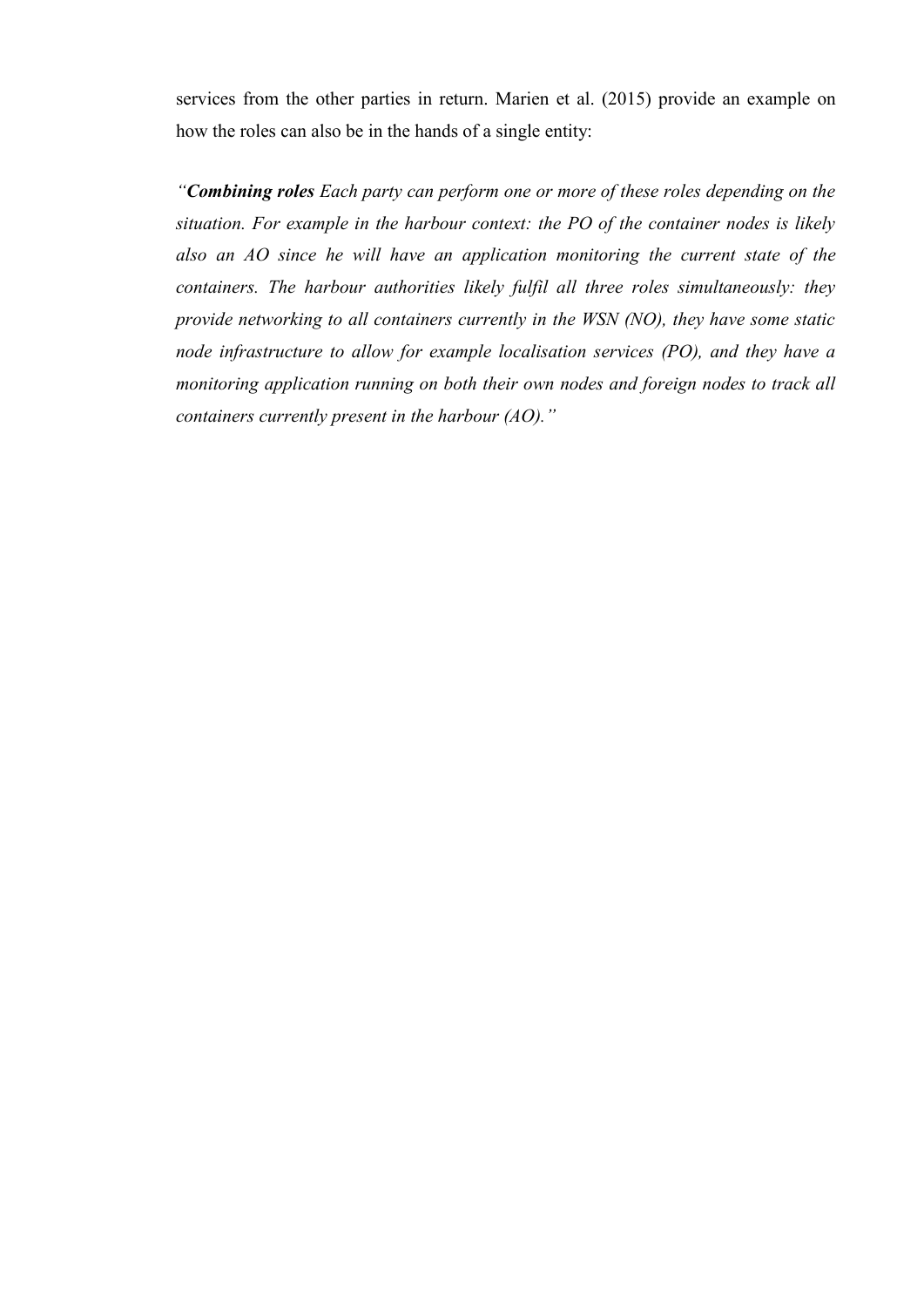# **3 IOT IN LOGISTICS**

### **3.1 Logistics processes**

The background of logistics is in the military. The term "logistics" appeared in literature as early as 1898 in the context of French military processes, and is later adopted into business usage relating essentially to the movement and transmittal of goods, services and information (Lummus et al. 2001). Cristopher (2011) defines logistics as essentially a planning orientation and framework that seeks to create a single plan for the flow of products and information through business. Figure 3. illustrates the total systems concept of linking marketplace and supplier base through the organization.





Logistics is viewed as essential part of supply chain management. It involves planning, implementing and controlling efficient, effective flow and storage of goods and services from the beginning point of external origin to the company and from the company to the point of consumption for the purpose of conforming to customer requirements. The view in logistics is generally within a single company although it also manages flows between the company and its suppliers and customers. (Lummus et al. 2001).

Inbound and outbound logistics are included in Porter's (1985) value chain concept as primary activities that are responsible of value creation. Porter does not describe what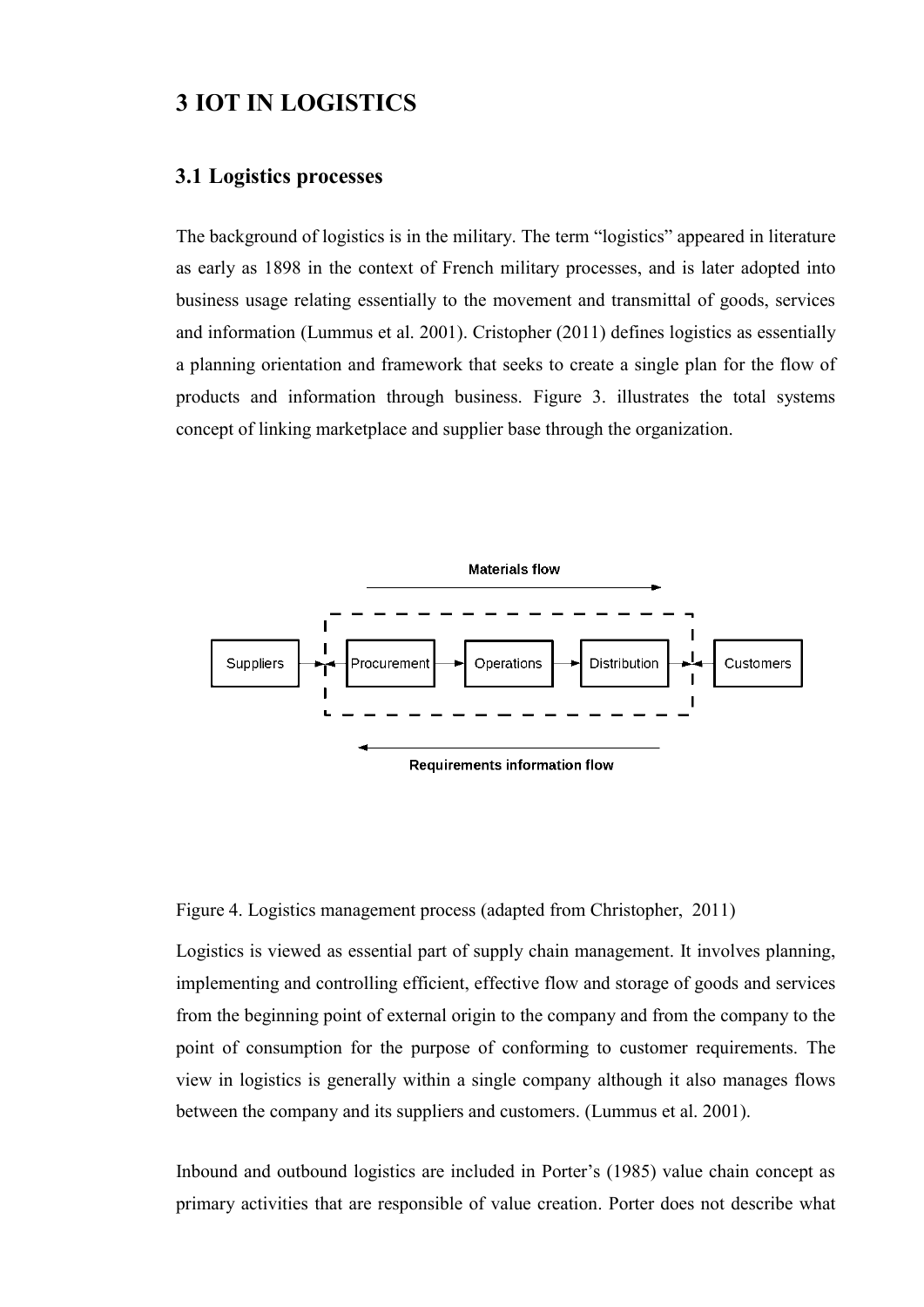value is created by said activities, but according to Lambert et al. (2008) logistics function is involved in creation of value through eight cross-functional processes identified by The Global Supply Chain Forum: customer relationship management, supplier relationship management, customer service management, demand management, order fulfillment, manufacturing flow management, product development and commercialization, and returns management.

## **3.2 Role of IoT in logistics**

Logistics industry is a key player to benefit from IoT revolution. Logistics is a typically fragmented and low-margin industry, with tens of thousands of different suppliers with varying operating standards for local, domestic, and international operations. Being such a networked business, it will be necessary to adjust entire networks before implementing new solutions, which means substantial investments for any developments. However improvements in transportation and logistics will benefit all economic activities which rely on shipping of goods and on the reliability and efficiency of supply chains. Despite the costs involved in the investments, logistics industry has been the early adopters of IoT technologies, and many logistics vehicles today are already brimming with sensors, embedded processors, and wireless connectivity. The adoption of pallet or item-level tagging with RFID or other low cost technology is at the center of many applications of IoT. (www.dpdhl.com 2016, Evans and Annunziata, 2012).

DHL and Cisco (www.dpdhl.com, 2016) see the following driving forces for logistics providers to adopt IoT at an accelerating rate:

Technology push

- Mobile computing growing steadily with more mobile phones expected in 2020 than people in the world
- Due to the consumerization of IT, sensor technology has become more mature and affordable to be used for industry purposes in logistics
- With the move towards 5G, wireless communication will reach a new level of maturity connecting everything anytime
- Cloud computing and big data technologies will enable new data-based services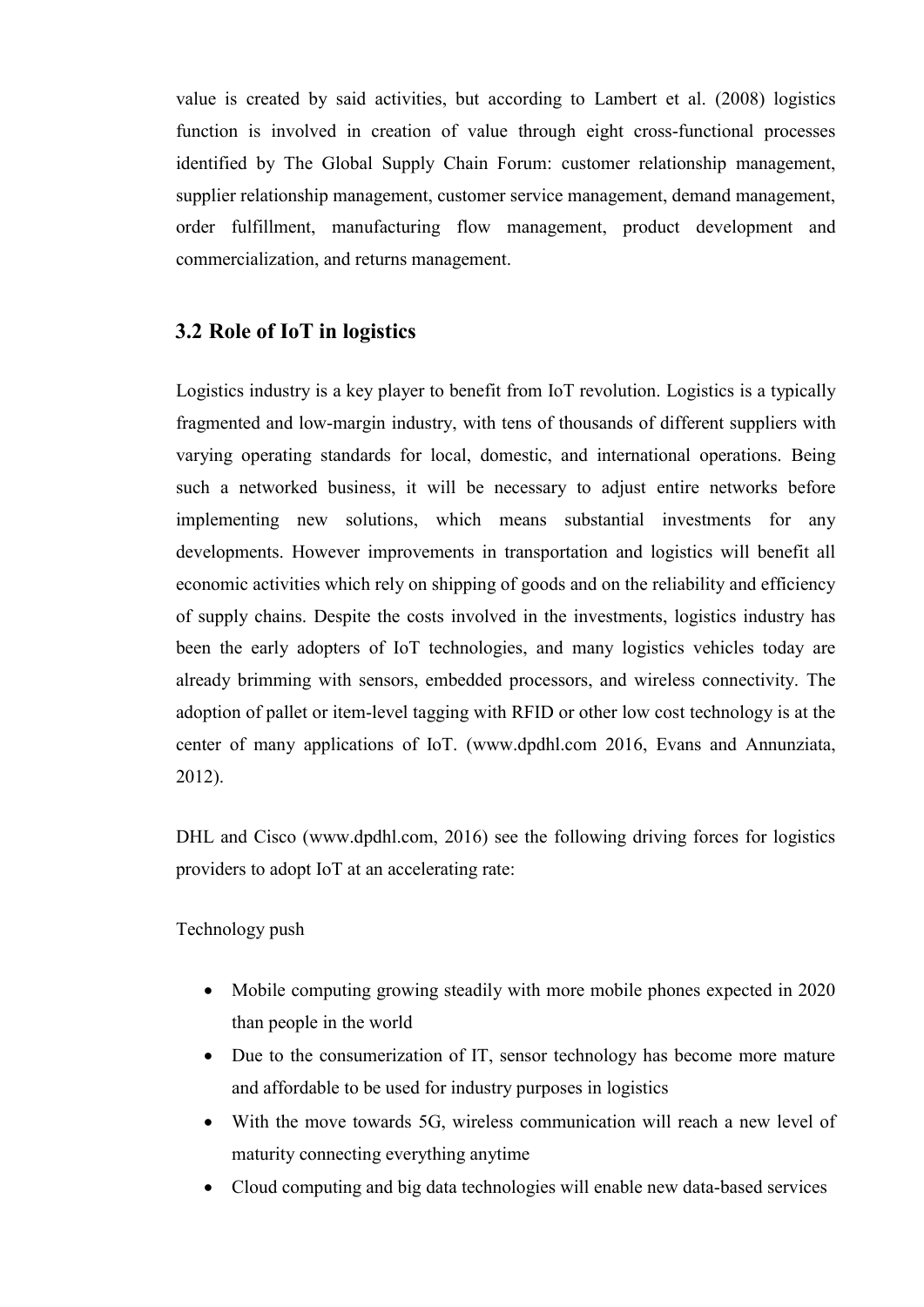Need for logistics solutions

- High need for transparency and integrity control (right products, at the right time, place, quantity, condition and at the right cost) along the supply chain
- End consumers are asking for detailed shipment tracking to have transparency in real time
- Business customers are asking for integrity control especially for sensitive goods
- Logistics companies need transparency of networks and assets being used for ongoing optimization of efficiency and network utilization

DHL and Cisco (www.dpdhl.com, 2016) also have found a number of realized and potential use-cases in three different parts of logistics industry:

## Warehousing operations

- Smart inventory management is possible when whole inventory is tagged
- Damage detection by pallet scanning with IoT connected cameras
- Real time visibility into inventory levels and conditions prevent out-of-stock situations and quality management of the stored material
- Accurate inventory control is possible when outbound gateway scans and ensures that correct items in correct order leave the storage.
- Optimal asset utilization is made possible by IoT connected machinery and vehicles.
- Predictive maintenance is made possible with sensors that measure physical stress of machinery in the transport systems.
- Health and safety improvements can be gained by reducing accidents by collisions with vehicles.
- Connected workforce can benefit from augmented reality interactions with machines with opt-in wearables, scanners and smartphones connected to the IoT system. Human performance and well-being can also be analyzed and improved.
- Smart warehouse energy management is made possible when lightning and devices can be switched off when not needed resulting in saved energy.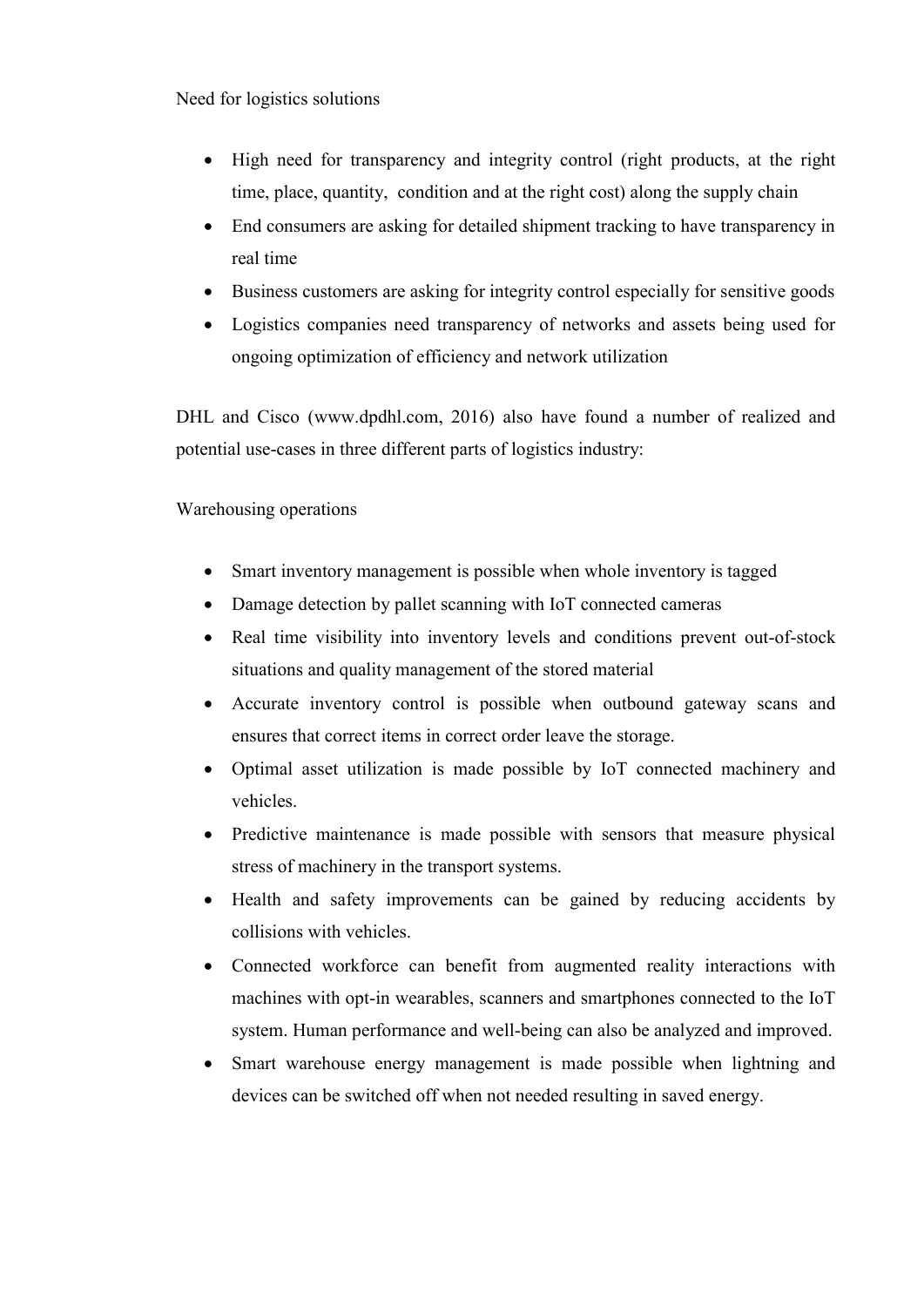### Cargo

- Location and condition monitoring. Information such as temperature, humidity, light, shock is collected and can tell a lot about the current state of a shipment.
- Theft prevention through clear vision on movement of goods allows fast reaction and prevents loss through inventory delays and the value of stolen goods.
- Fleet and asset management allows the analyzation of idle time and optimization of asset use.
- Health and safety benefits can be gained by alerting drivers about need to rest.
- Predictive asset lifecycle management. A truck can monitor itself for degradation and damages and the maintenance can be planned accordingly.
- End-to-end supply chain risk management benefits from the data collected by the system, which can be analyzed to enable automatic reaction to events like natural disasters and worker strikes.

### Last-mile delivery

- Optimized collection is made possible by smart mail boxes, which inform end customer and logistics provider of deliveries and the conditions of the shipment.
- Automatic replenishment and anticipatory shipping reduce lead times. Automatic replenishment requires monitoring inventory levels at a retail store. Anticipatory shipping cuts lead times by moving goods closer to the customer by analyzing customer data before confirmation of a purchase is made.
- Monetizing and optimizing the return trip by connecting delivery people and vehicles with people who may have need for delivery and packing services.
- Next generation visibility on products is possible by monitoring items throughout the delivery for example for cold chain integrity of perishables.

#### **3.2.1 IoT in container transport**

Almost 90% of the world trade is transported in containers, which are delivered using different means of transportation including ships and trains. The container trade faces a lot of challenges comprising of container tracking, real time monitoring and intrusion detection, real time theft reporting mechanism, and status reporting of shipment items. Different IoT solutions are utilized to address these challenges. (Mahlknecht and Madani, 2007).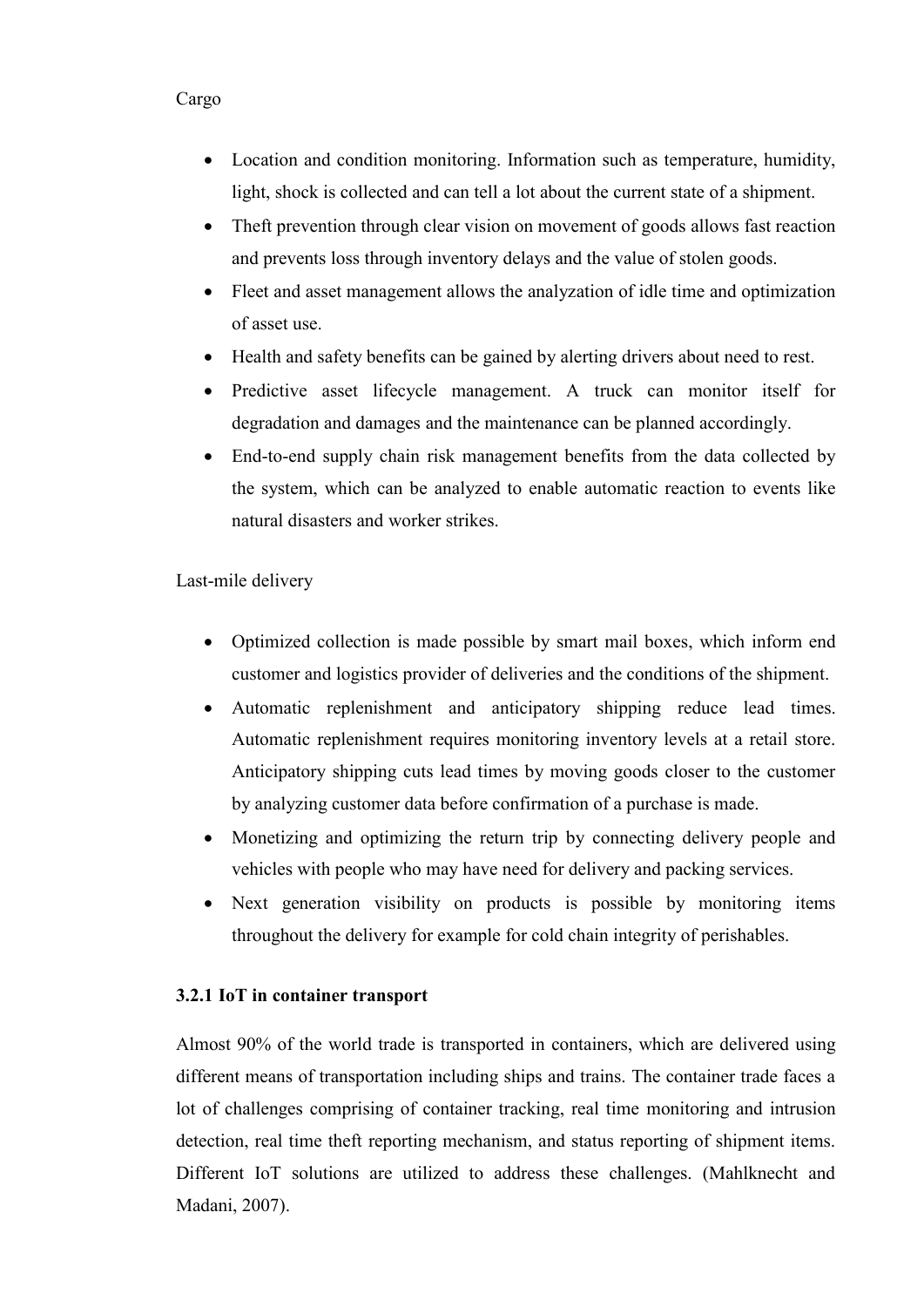Shamsuzzoha et al. (2011) noticed in their pilot tracking project the difficulties communicating with GPRS-radio signals from within a container in ship transport. Interference from other signals and the contents of the container, not to mention the variable distances and angles to base station make this kind of connection very unreliable. Most proprietary systems had been mounted only on container doors without monitoring the inside of the container. Mahlknecht and Madani, (2007) proposed a hierarchical system to tackle this issue. In their model, an intra-container WSN nodes, called internal monitors (IM) would function as sensor nodes and connect to the container monitor (CM). There is one CM mounted on each container, and they have GSM and GPS connectivity that is used connecting directly to global communication, but if available, are connected to a prime monitor (PM). The PM is an infrastructure node on a ship or a train, and most energy-intensive communication goes through it. The general description of the model is depicted in Figure 5.



Figure 5. Overall system architechture for a container tracking WSN (adapted from Mahlknecht and Madani, 2007)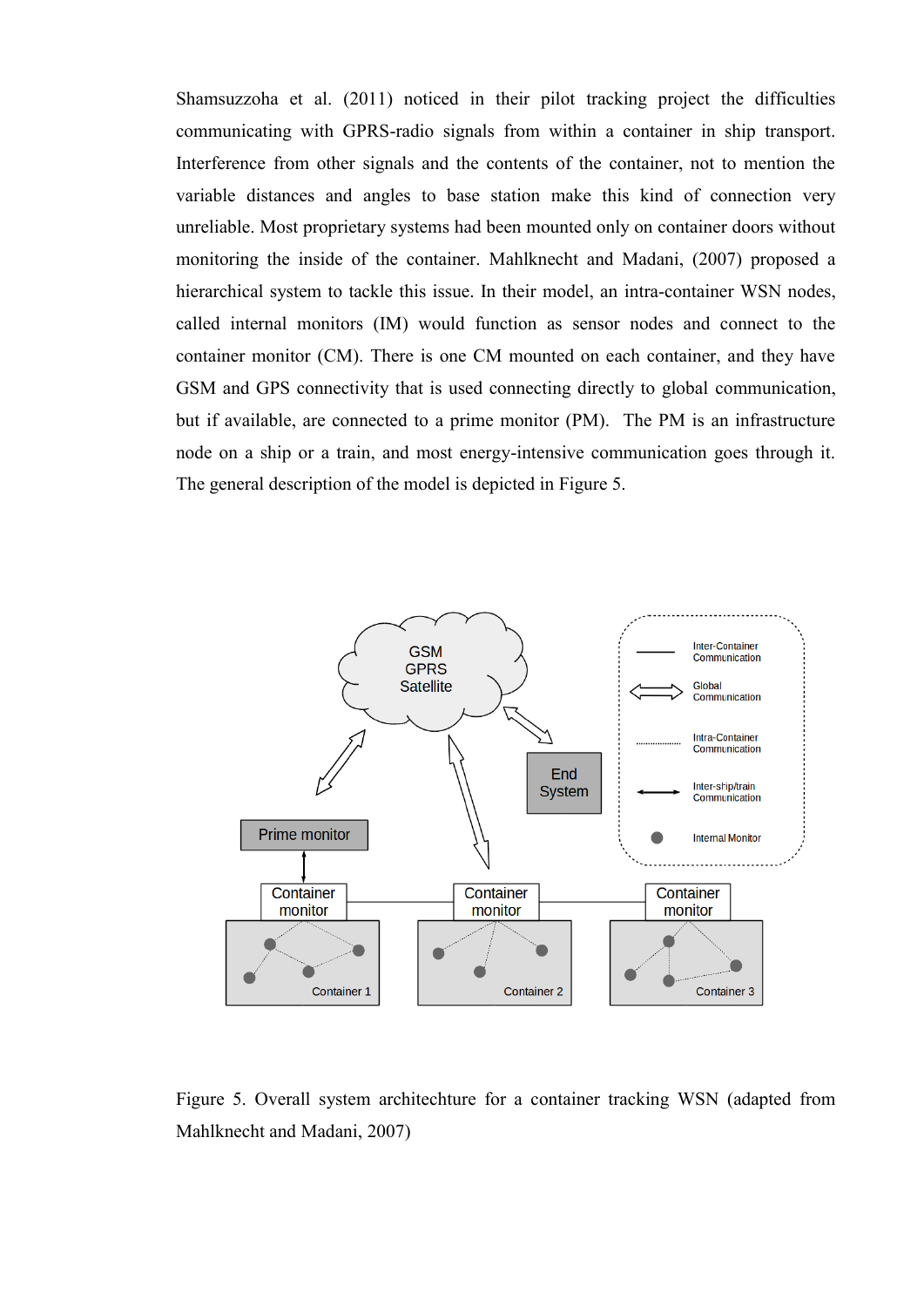Maerien et. Al (2014) present a use case for the role model of a multi-party WSN, described in section 2.4.2. The case shows the reuse of existing sensor deployment for different uses by different parties in logistics context:

*"For example, logistics providers install a fairly heavy weight sensor in their containers with performance similar to a smart phone to perform supply chain monitoring, with smaller sensors and actuators across the container. These sensors allow visibility of container status for all parties in the supply chain, assuming the logistics providers shares the sensor node data.*

*Many parties want to interact with the sensors of the containers: (1) the owners of the goods want to know the containers location and to ensure the goods are transported in a correct manner (limited shocks, no extreme temperatures, etc.), (2) harbour owners and customs require node access to enable localisation, monitor container access and ensure correct handling of goods, and (3) governments require access, temperature and location data for security reasons: in order for easy customs processing, it is necessary to prove container integrity and ensure supply chain visibility, as for example required by the US C-TPAT treaty (Customs-Trade Partnership Against Terror) or the European Authorised Economic Operator certificate. All these parties prefer live data to ensure freshness, integrity and the ability to immediately respond to potential issues. Retrieval of this data is assimilated in the sensor network to ensure the required freshness and integrity of data, requiring deployment of custom configurations and multi-party direct node access."*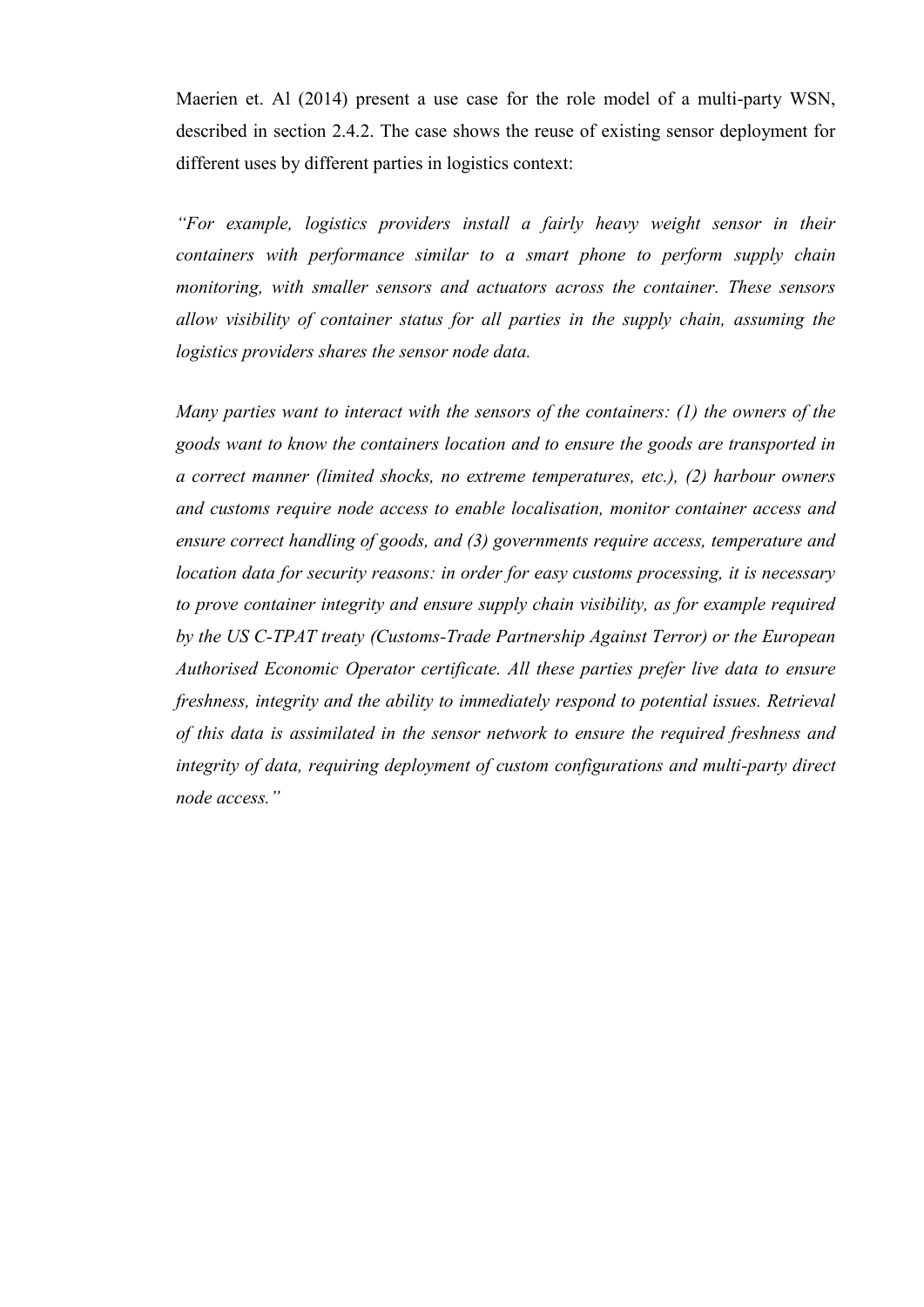## **4 DISCUSSION**

The purpose of this thesis was to look into these two research questions.

1. How are IoT technologies used for tracking in logistics processes?

2. What is the potential for a wireless IoT device to interface with the tracking systems used in its own delivery process.

Internet of Things is very widely used in logistics processes, which was very evident in the recent report by DHL and Cisco. The tracking with IoT begins with using affordable RFID tags or other wireless means at product item or palette level. Warehouses, logistic hubs, containers and vehicles can be equipped, and often are, with a wireless sensor network to monitor variables such as temperature, humidity, light and shock. At least the information of the location of the shipment is shared usually with the involved parties, and more use-cases are developed for the other data sensor networks can provide. Systems used for the tracking are usually proprietary and very diverse. The lack of global standards is currently somewhat limiting the progress in this area.

There is potential for a wireless IoT device to interface with the tracking system of its own delivery process. Basic requirement for such is that the device is using the same communication standards that logistics provider is using. Since the basic identification is mainly done with passive RFID tags, the best potential is to interface with wireless sensor networks. It seems that WSN:s are present at warehouses and logistic hubs, like harbors. Even inside of a container there can be some kind of WSN present. Bluetooth Low Energy and ZigBee appear to be the most viable communication technologies for such a thing, due to their low energy consumption in WSN use and wide adoption for this reason. However, also the software architecture has to be compatible. It appears that some kind of service oriented architecture is most likely implemented as middleware in a WSN. In the absence of any standard for it, object abstraction for the device in question needs to be implemented in it.

Stakeholders also need to be identified and the role of the device defined. Depending on the properties of the WSN, the device can be considered as a single sensor node in a wider sensor network or the devices can form a sensor network of their own connecting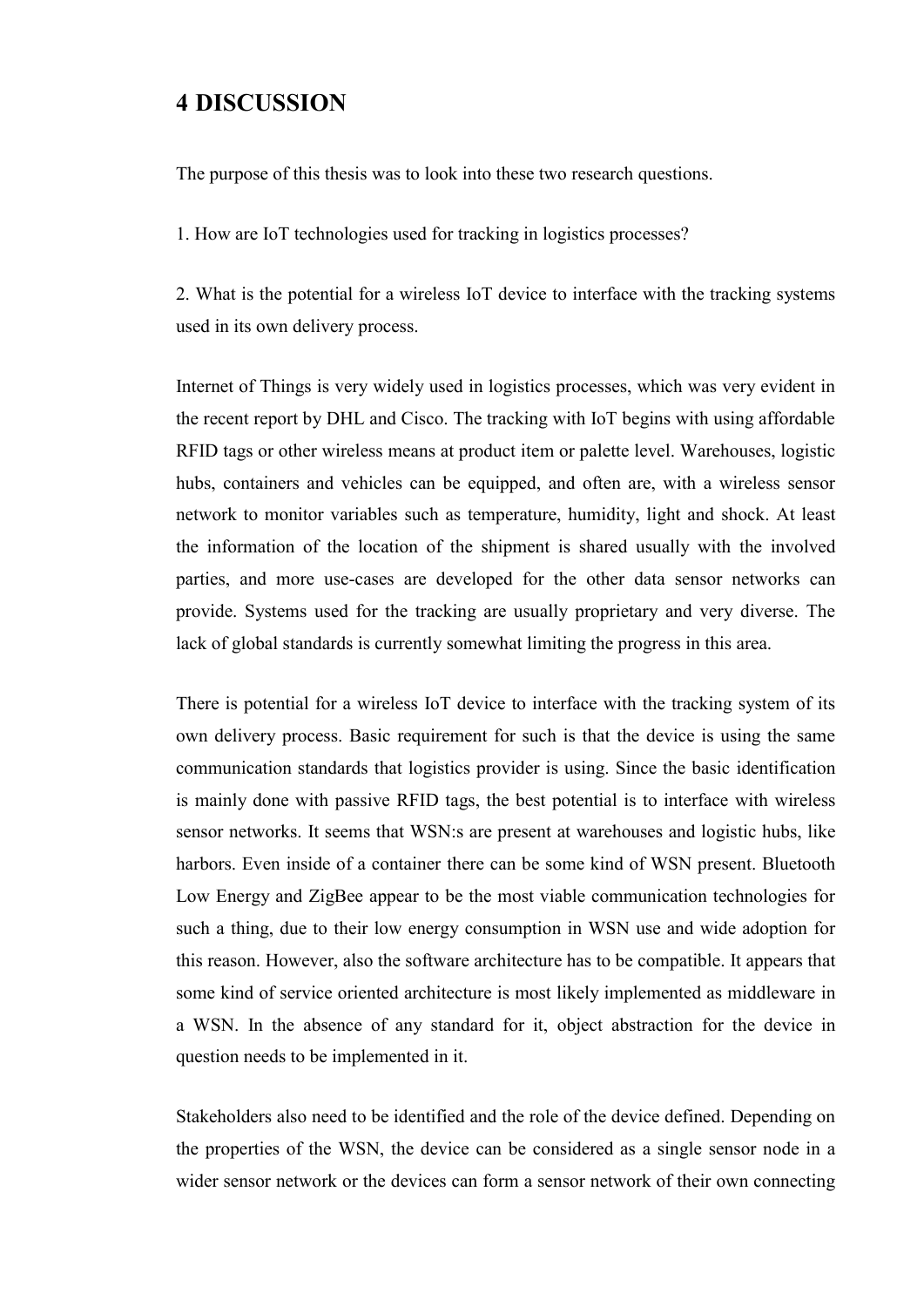to a local network owner. Since the logistics processes are already well equipped with sensors the device might not have any valuable data to provide to other stakeholders in the process. If the device cannot provide any valuable data, some cost for the energy use and the implementation costs to comply the device will possibly need to be compensated by some kind of fee. The motivation to interface with the device with some part of logistics system is mostly to gain internet access to deliver the own sensor data of the device for real time tracking by the device owner.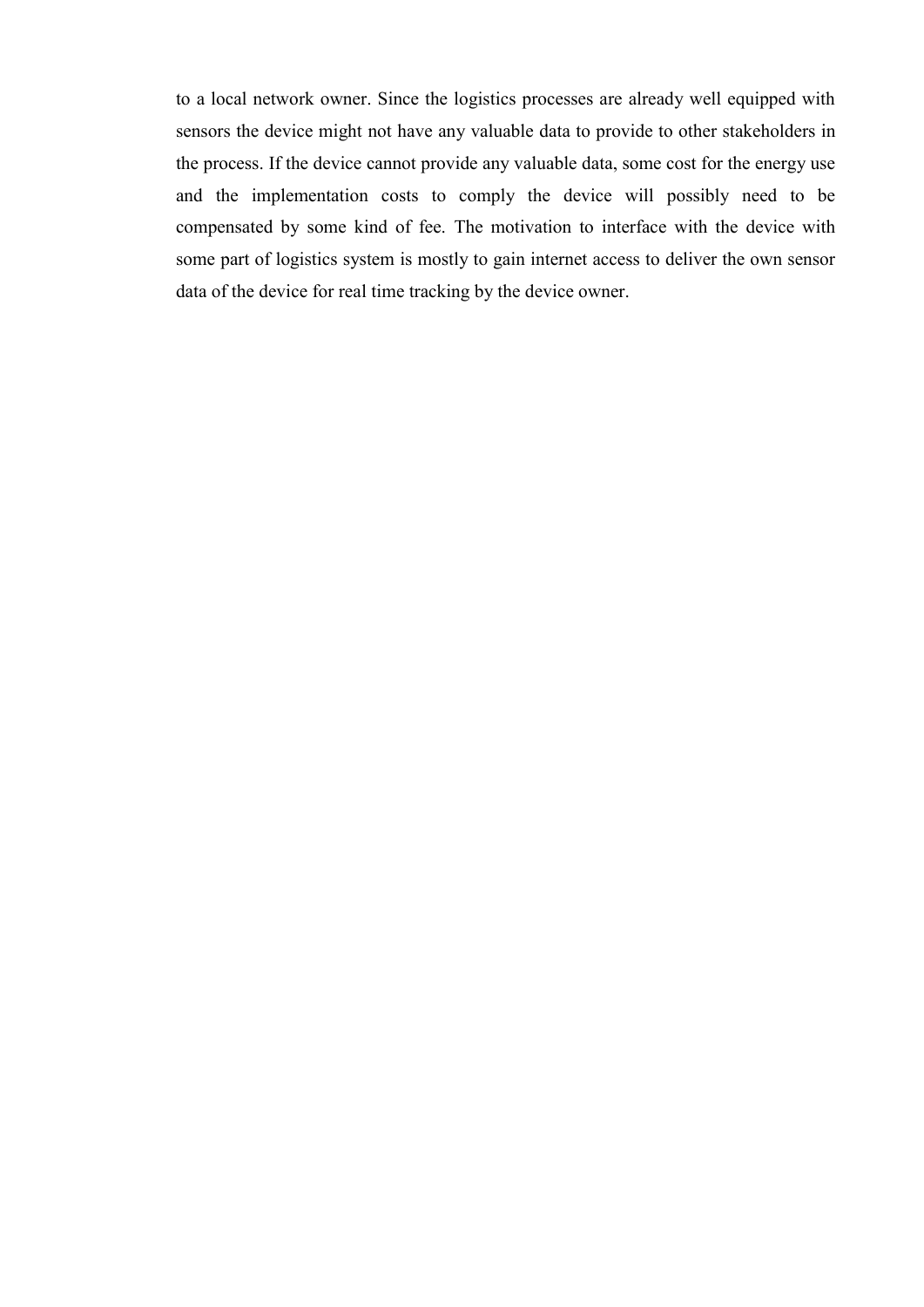## **5 CONCLUSIONS**

Internet of Things is a paradigm that is gaining popularity in many industries. The various aspects of IoT are not yet very well standardized although IoT is already widely in use. Many IoT implementations use service oriented architecture for middleware, which makes easier to produce applications for different purposes in a complex multidevice system. Wireless Senor Networks are the part of IoT that provide the sensory function that enables IoT to connect with real world. WSN can be dynamic, multi-party and multi-application systems, and its different roles can be owned by different entities.

Logistics industry can be seen as early adopters of IoT technology, and many of the processes involved are already utilizing IoT. There is a potential for various new usecases, but the technology and its standardization is not yet mature enough for everything that is visioned. Products can be tracked at any point in the delivery process using IoT. WSNs can even convey real time data on different variables from inside cargo containers.

A IoT device that is being delivered, can potentially interface with the WSNs of the logistics system. The exact implementation details and costs involved are unknown, but the level of standard technologies will have great impact on it. Further research on the matter could be done by surveying the systems and standards logistics service providers are using in their processes to find out if there are some de facto standards in the industry. In the future, logistics service providers might provide connections to delivered devices much in the same way airports provide to travelling humans today.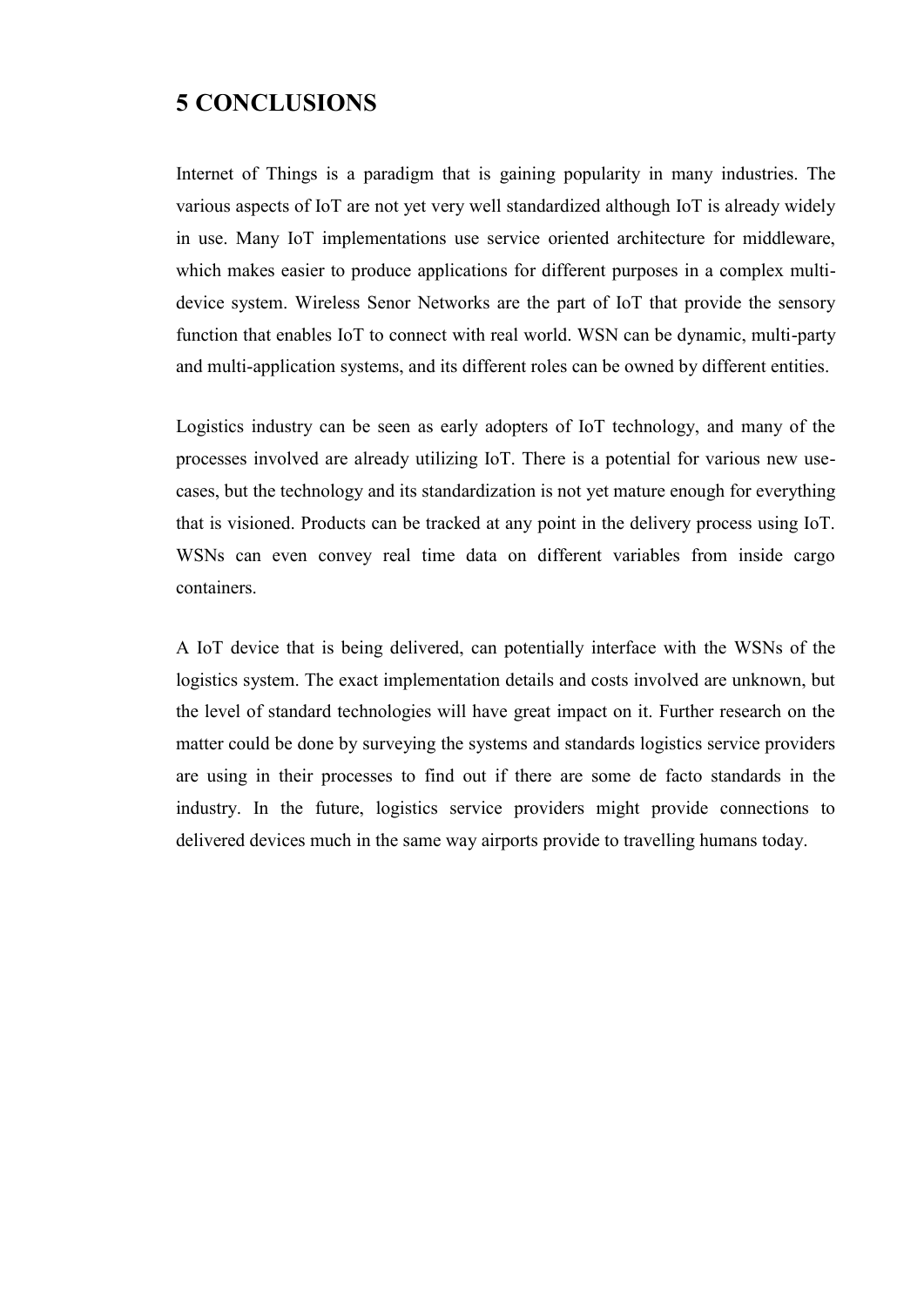# **REFERENCES**

Atzori, L., Iera, A. and Morabito, G. 2010. The Internet of Things: A survey. *Computer Networks,* 54(15), pp.2787-2805.

Bluetooth.com. 2016. *Bluetooth Low Energy | Bluetooth Technology Website*. [online] Available at: https://www.bluetooth.com/what-is-bluetooth-technology/bluetoothtechnology-basics/low-energy [Accessed 27 May 2016].

Cimino, Mario GCA, et al. 2015. Wireless communication, identification and sensing technologies enabling integrated logistics: a study in the harbor environment. *arXiv preprint arXiv:1510.06175*.

Christopher, M. 2011. *Logistics and supply chain management.* 4th ed. London: Financial Times Prentice Hall.

www.dpdhl.com. 2016. *Internet of Things in Logistics: A collaborative report by DHL and Cisco on implications and use cases for the logistics industry*. [online] Available at: http://www.dpdhl.com/content/dam/dpdhl/presse/pdf/2015/DHLTrendReport\_Internet\_ of things.pdf [Accessed 29 May 2016].

En.hartcomm.org. 2016. WirelessHART Overview. [online] Available at: http://en.hartcomm.org/hcp/tech/wihart/wireless\_overview.html [Accessed 28 May 2016].

Evans, P. and Annunziata, M., 2012. *Industrial internet: Pushing the boundaries of minds and machines*. General Electric, 21.

Gubbi, J., Buyya, R., Marusic, S., Palaniswami, M. 2013. Internet of Things (IoT): A vision, architectural elements, and future directions. *Future Generation Computer Systems,* 29(7), 1645-1660.

Höller J., Tsiatsis V., Mulligan C. 2014 *From Machine-to-Machine to the Internet of Things: Introduction to a New Age of Intelligence. Oxford: Academic Press.* 

Karan N., Janhavi K., Mansi W., Zalak D., Vedashree R., Ganesh G., Jonathan J. 2015. Optimizing Power Consumption in IoT based Wireless Sensor Networks using luetooth Low Energy. Green Computing and Internet of Things (ICGCIoT), *2015 International Conference on, Isksue* Date: 8-10 Oct. 2015.

Lambert, D., García-Dastugue, S. and Croxton, K. 2008. The role of logistics managers in the cross-functional implementation of supply chain management. *Journal of Business Logistics,* 29(1), pp.113-132.

Lee, J. S., Su, Y.W., Shen, C.C. 2007. A comparative study of wireless protocols: Bluetooth, UWB, ZigBee, and Wi-Fi. *Industrial Electronics Society, 2007. IECON 2007. 33rd Annual Conference of the IEEE*. IEEE, 2007. p. 46-51.

Lummus, R., Krumwiede, D. and Vokurka, R. 2001. The relationship of logistics to supply chain management: developing a common industry definition. *Industr Mngmnt & Data Systems,* 101(8), pp.426-432.

Maerien, J., Michiels, S., Hughes, D., Huygens, C., Joosen, W. 2015. SecLooCI: A comprehensive security middleware architecture for shared wireless sensor networks. *Ad Hoc Networks*, 25, pp.141-169.

Mahlknecht, S. and Madani, S. A. 2007. On architecture of low power wireless sensor networks for container tracking and monitoring applications. *Industrial Informatics, 2007 5th IEEE International Conference on*. IEEE, 2007. p. 353-358.

Mbientlab.com. 2014. *Bluetooth Low Energy Introduction | MbientLab Blog*. [online] Available at: http://mbientlab.com/blog/bluetooth-low-energy-introduction/ [Accessed 27 May 2016].

Muhonen, T. 2015. *Standardization of industrial internet and IoT (Internet of Things) – Perspective on condition based maintenance.* Thesis (MSc). University of Oulu. Porter, M. 1985. *Competitive advantage.* New York: Free Press.